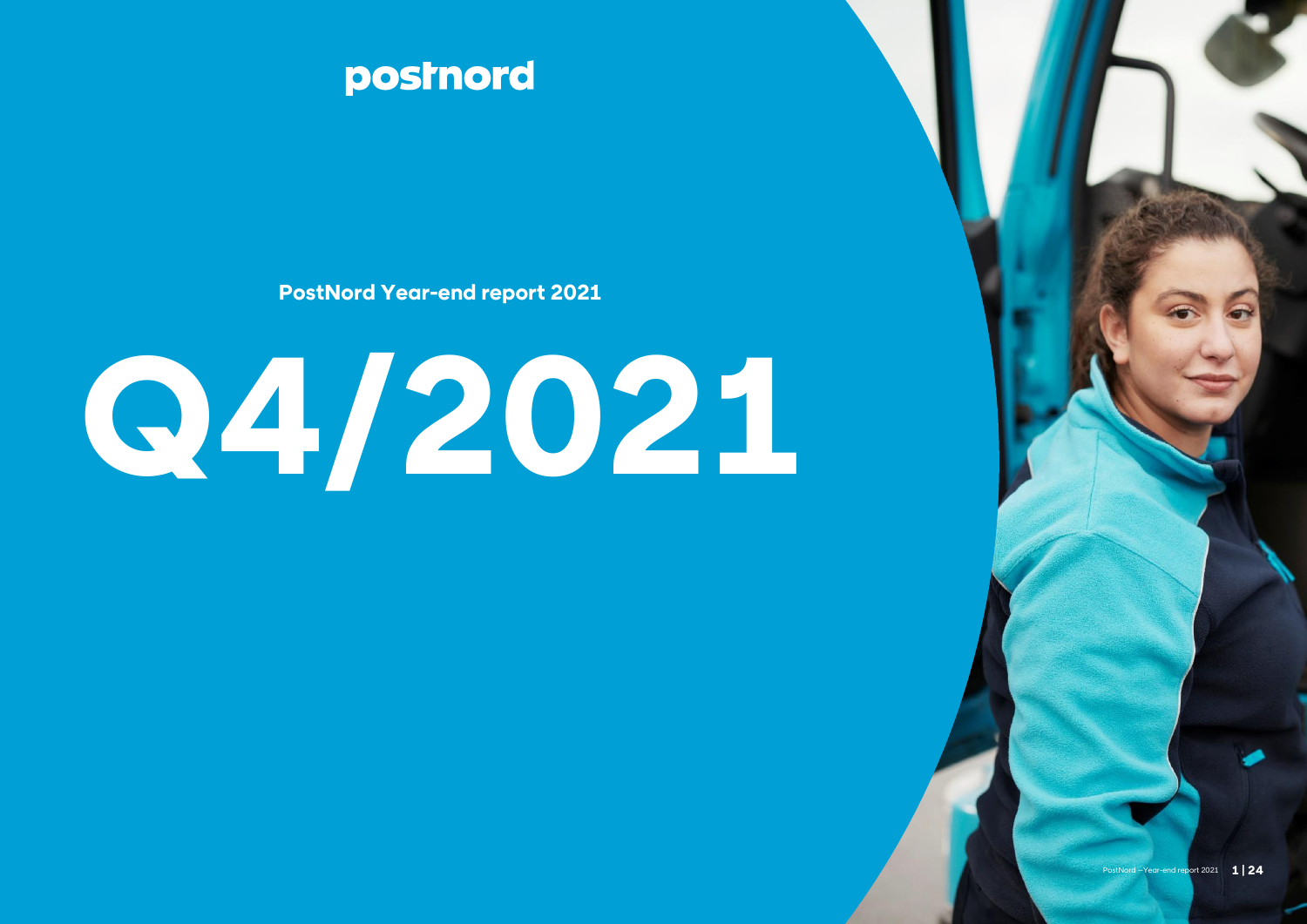# **A historically strong year with a challenging finish**

High e-commerce volumes laid the foundations for historically strong results for the full year. The quarter's results decreased due to lower mail volumes and challenging conditions for planning, resulting in parcel costs that were slightly too high as well as increased transport costs. Within the scope of PostNord's ambitious sustainability drive, work is being pursued with increased intensity via an updated agenda for sustainable logistics.

#### **Fourth quarter 2021<sup>1</sup>**

- Net sales totaled SEK 10,843 million (10,978), a decrease of -1 percent (11) in fixed currency for like-for-like units
- Parcel volumes increased overall by 1 percent (27) as a result of growth in business-to-business
- Mail volumes decreased by -10 percent (-11) as a result of ongoing digitalization
- Operating income (EBIT) totaled SEK 762 million (843)



|                                             |        | <b>October - December</b> | Chanae                      | January - December |        | Chanae                      |
|---------------------------------------------|--------|---------------------------|-----------------------------|--------------------|--------|-----------------------------|
| SEKm, if not otherwise stated <sup>2)</sup> | 2021   | 2020                      | like-for-like <sup>3)</sup> | 2021               | 2020   | like-for-like <sup>3)</sup> |
| Net sales                                   | 10,843 | 10,978                    | $-1%$                       | 40,693             | 38,729 | 7%                          |
| Operating income (EBIT)                     | 762    | 843                       | $-10%$                      | 2,481              | 2,421  | 2%                          |
| Adjusted operating income (Adjusted EBIT)   | 653    | 833                       | $-22%$                      | 2,260              | 2,071  | 9%                          |
| Income before tax                           | 754    | 794                       |                             | 2,328              | 2,153  |                             |
| Net income for the period                   | 663    | 606                       |                             | 1.989              | 1,711  |                             |
| Earnings per share, SEK                     | 0.33   | 0.30                      |                             | 0.99               | 0.85   |                             |
| Cash flow from operating activities         | 1,524  | 877                       |                             | 4,011              | 4,151  |                             |
| Net debt ratio. $\%^{4)}$                   | $-20$  | 38                        |                             | $-20$              | 38     |                             |
| Return on capital employed (ROCE), %        | 19.2   | 18.6                      |                             | 19.2               | 18.6   |                             |

PostNord is committed to its vision of being the favorite carrier of the Nordics. Since the end of the year, PostNord has been the most attractive brand in the industry to consumers in both Sweden and Denmark.

<sup>1</sup> The report comments on developments in October–December 2021 compared to the same period in 2020, unless otherwise indicated. <sup>2</sup> For definitions, see Note 8.

<sup>3</sup> The term like-for-like refers to the change in fixed currency for comparable units.

<sup>4</sup> Net debt ratio, including pensions but excluding lease liabilities.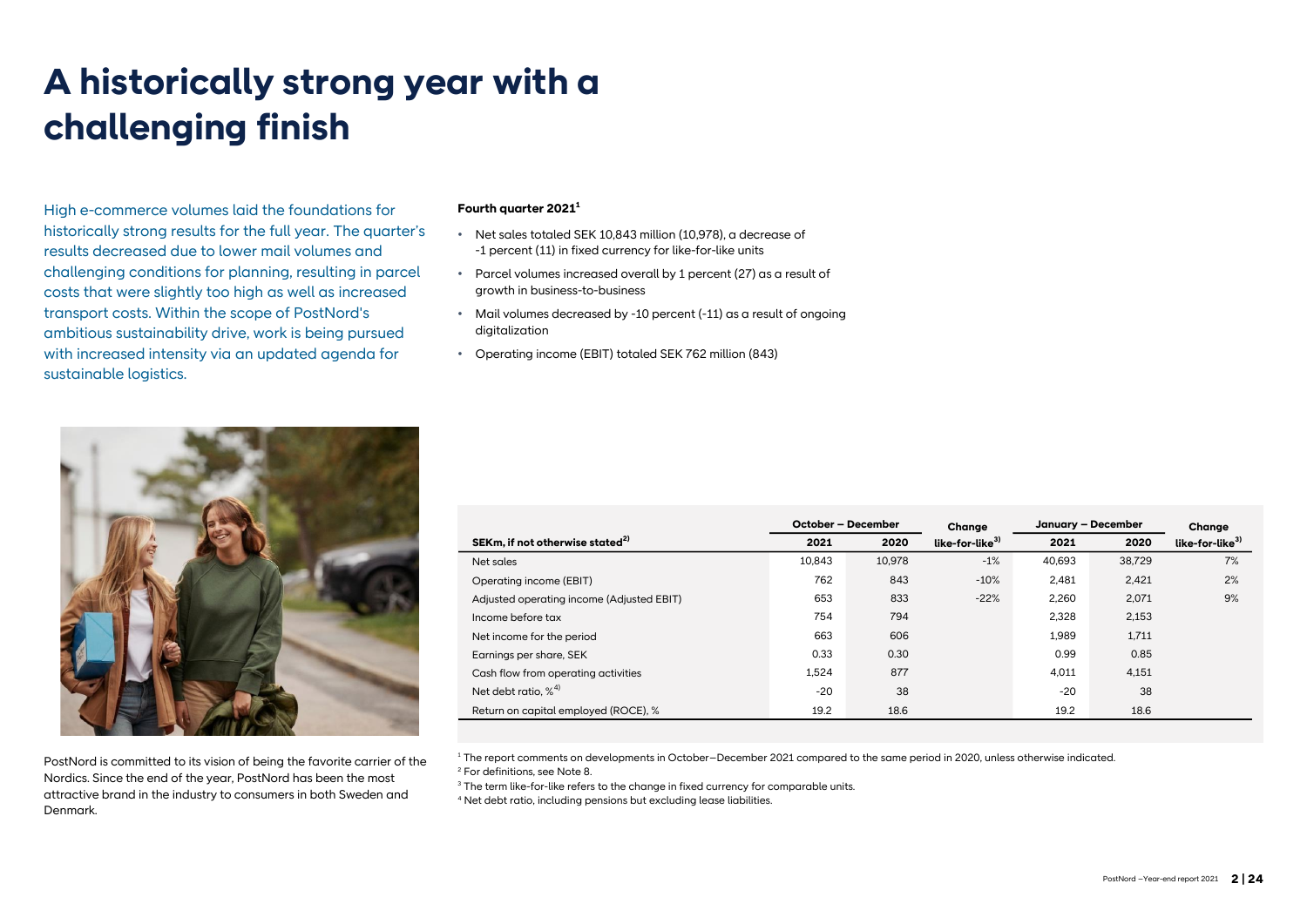## **Comments by the President and Group CEO**

#### **Challenges in the quarter ending a historically strong year**

The Group's sales in the fourth quarter amounted to SEK 10,843 million (10,978), representing a decrease of -1 percent from the previous year. Operating income for the quarter was SEK 762 million (843). Results were negatively impacted by lower mail volumes, in line with the historical trend, as well as by challenging conditions for planning the parcels business, resulting in production costs that were slightly too high. Forecasting volume trends during the current period of restrictions is difficult, and fully adjusting our capacity at short notice to align with volume trends is challenging. Profitability was also negatively affected by increased transport costs, which was most evident in Sweden. In addition, the outbreak and spread of the omicron variant of COVID-19 led to high sickness rates and increased personnel costs. In Norway, the extensive restructuring of production has now been fully implemented, increasing our capacity in the Oslo region. Our results should also be seen in light that the end of 2020 was a very strong period for PostNord.

Looking at the full year 2021, it is pleasing to note that we are delivering the highest annual result since PostNord was established in 2009. This is mainly explained by a very strong parcels business, with exceptionally high volumes resulting from a continuingly robust e-commerce sector during the pandemic.

#### **Continued innovation and adaptation of service offerings**

As part of our strategy, we are constantly developing our service offerings and expanding our capacity to meet future customer needs. We have continued to strengthen our parcels business through investments in our terminals and the roll-out of an additional 3,000 parcel lockers during the year. In the fourth quarter, we further strengthened our home delivery offering with guaranteed home delivery of Varubrev, our small parcel delivery service to the door, in Sweden. Against that background, it is pleasing to note that since the end of the year, PostNord has been the most attractive brand in the industry to consumers in both Sweden and Denmark. But we aren't stopping there. Technology is evolving rapidly, and we are constantly testing forms of delivery to stay at the forefront of developments in the market.

Implementation of alternate day delivery in Sweden, which includes letters, newspapers and advertising, has been well received and is going according to plan. The new delivery model will be fully

implemented nationwide by the summer. In Denmark, our contract with the Danish State to provide the universal postal service runs until the end of 2022.

#### **Updated agenda for sustainable logistics**

In the fourth quarter, we adopted new targets for PostNord's sustainable logistics agenda, which extends to the middle of the decade. I am very pleased that we have launched an agenda that will clearly contribute to positive change for the people around us, and that will radically reduce the carbon footprint of transport in the Nordic market and make a completely fossil-free business possible by 2030. With our Green by PostNord initiative, we are taking the lead in securing a Nordic infrastructure for fossil-free transport by 2030 for the more than 13,000 vehicles that we and our partners operate on roads in the Nordic region. By no later than 2027, all our last-mile transport will be emission-free over the whole Nordic region. As a result of our clear ambitions, we have become the first logistics provider to be admitted as a member of The Pathways Coalition. The coalition is a collaboration of industry leaders in our value chain, who – like PostNord – aim to commercialize fossil-free heavy transport on a large scale in line with the goals of the Paris Agreement.

#### **Balance between focus on costs and investment in the business**

We are well positioned with a strong business and are continuing to work towards our vision of being the favorite carrier of the Nordics. High sickness rates and COVID-19 related concerns continue to dominate our day-to-day activities and, at times, our quality. In the context of our improvement programs, and the major transformation we are engaged in, we are moving forward via balanced investments in technology and service offerings. We will also continue our efforts to reduce costs and raise productivity in all stages of production to ensure our continued competitiveness.

Finally, I would like to thank all our employees for their strong commitment and our customers for their continued trust!

#### Annemarie Gardshol President and Group CEO



Annemarie Gardshol, President and Group CEO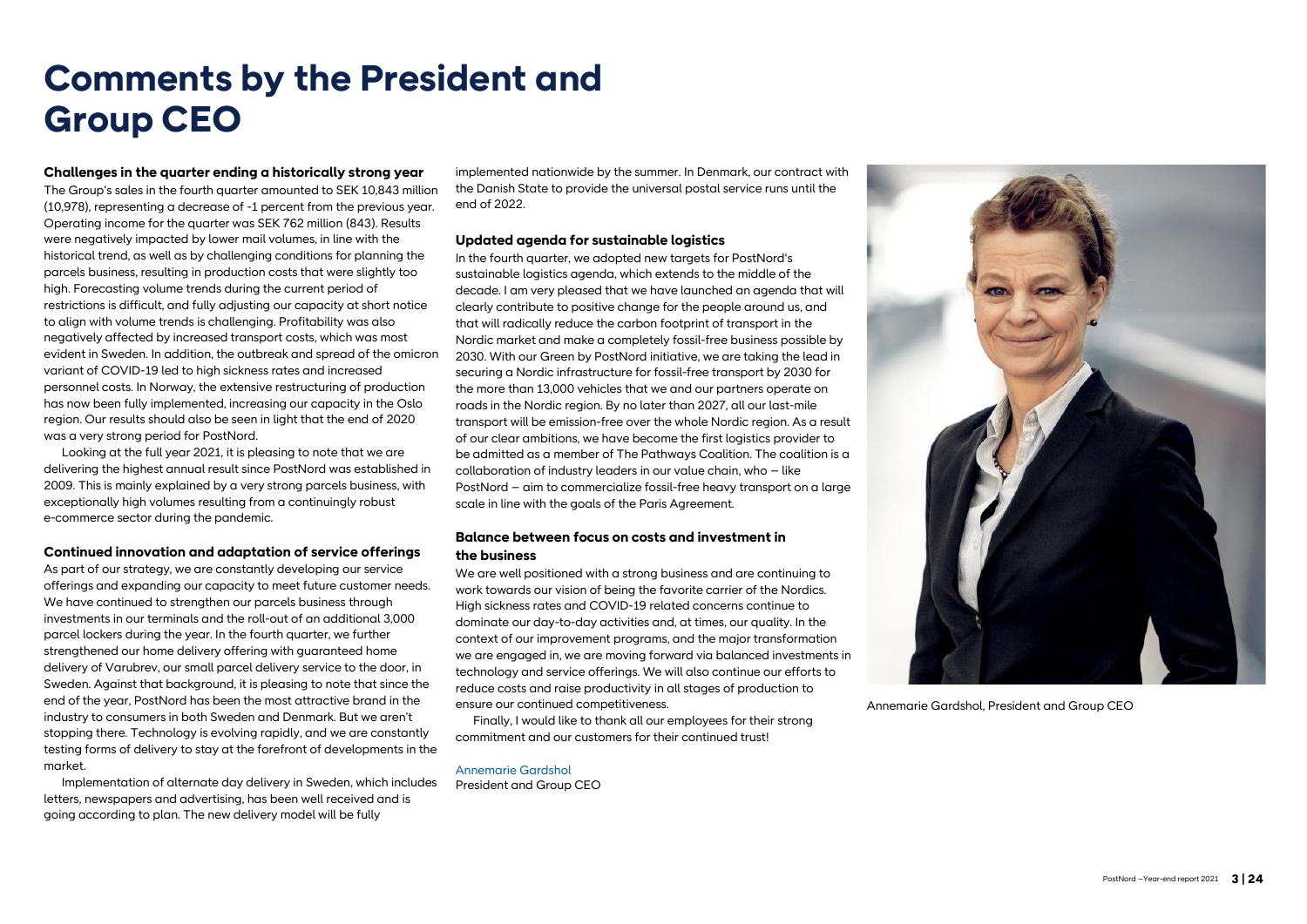## **Net sales and income**

#### **Net sales**

Net sales totaled SEK 10,843 million (10,978) in the year's fourth quarter, a decrease of -1 percent (11) in fixed currency for like-for-like units.

A total of 62 million (62) parcels were handled during the quarter, an increase of 1 percent (27). Volumes to business-to-consumer customers were unchanged, a percentage change of 0 (35). Volumes to business-to-business customers increased by 5 percent (9).

During the quarter, mail volumes decreased by the equivalent of -10 percent (-11) as a result of continued digitalization.

Other operating income totaled SEK 294 million (243), consisting in the main of capital gains on the sale of properties, compensation for the universal service obligation in Denmark and exchange rate gains. The change compared to the previous year is mainly explained by higher capital gains on the sale of properties.

#### **Net sales 10 978 10 187 10 323 9 340 10 843** 35 000 36 000 37 000 38 000 39 000 40 000 41 000 4 000 6 000 8 000 10 000 12 000 **Q4 2020 Q1 2021 Q2 2021 Q3 2021 Q4 2021** SEKm SEKm **Quarter Colling 12 months, SEKm**



#### **Income**

Operating income totaled SEK 762 million (843), representing an operating margin of 7.0 percent (7.7 Reduced mail volumes and challenging conditions for planning the parcels business had a negative impact on results. Income was also adversely impacted by increased transport costs, but also by higher personnel costs arising from the high spread of infection at the end of the quarter. Government compensation in connection with the pandemic amounted to SEK 13 million (38). Adjusted operating income totaled SEK 653 million (833). Capital gains from property sales contributed SEK 109 million (11). Net financial items totaled SEK -8 million (-50), consist mainly of interest expense in connection with leases, loans, and pensions. The change from the preceding year mainly arose through lower interest costs from pensions and a positive revaluation of disability pension plans. Tax for the period totaled SEK -91 million (- 188) and income for the period SEK 663 million (606).

Return on capital employed (ROCE) improved to 19.2 percent (18.6), above all as a result of the excellent income in the past twelve months.

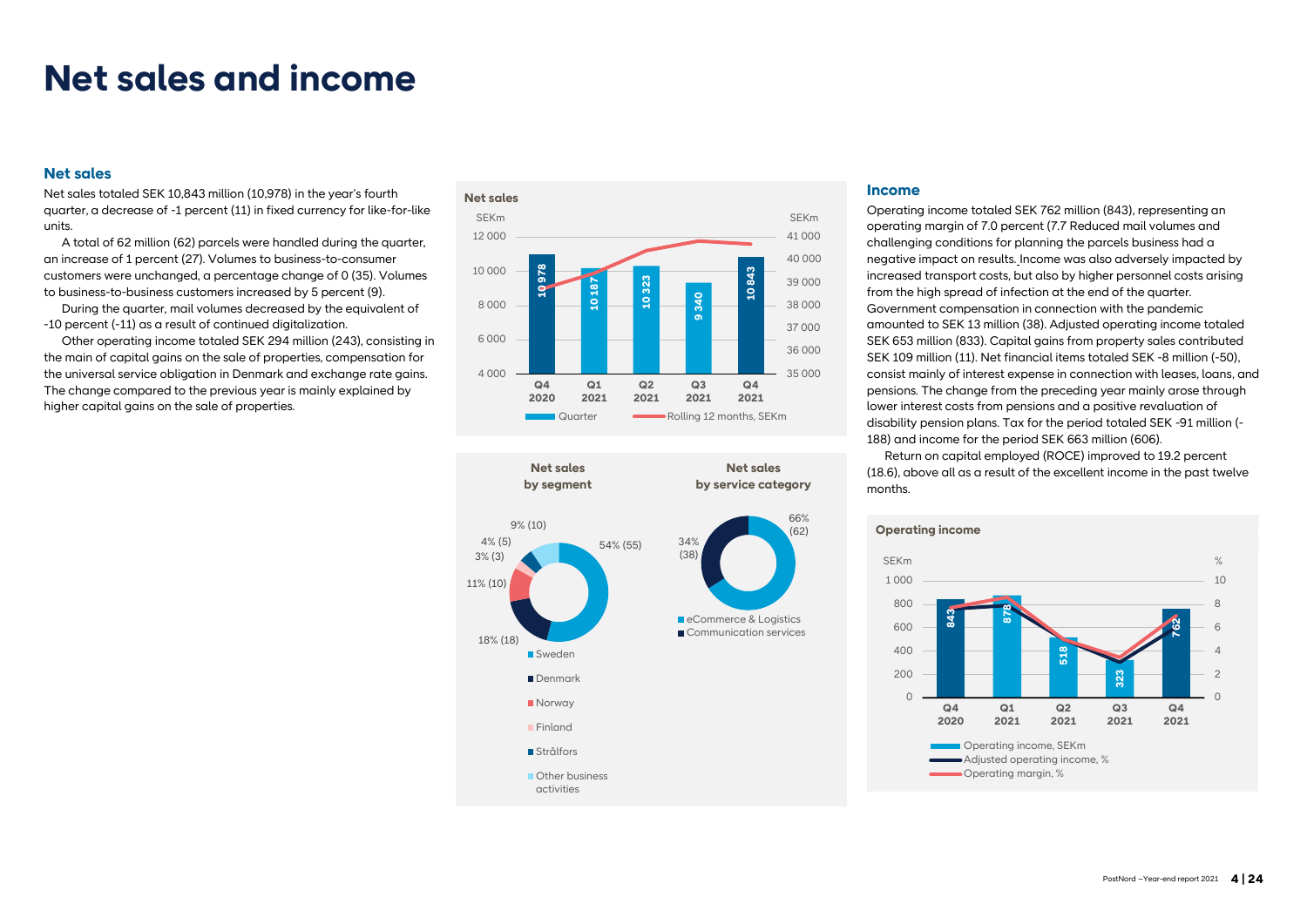## **Cash flow and financial position**

#### **Cash flow**

Cash flow from operating activities totaled SEK 1,524 million (877) in the fourth quarter. Changes in working capital amounted to SEK 592 million (115). IT problems at one of the Group's banks affected payments scheduled for December 30, resulting in the Group having higher trade payables at the end of the period than at a normal quarterly turnaround.

 Cash flow from investing activities totaled SEK -483 million (-332). The effect of divestment of subsidiary companies on cash and cash equivalents was SEK 104 million (60). Investments in property, plant, and equipment and in non-current intangible assets during the period totaled SEK 603 million (392). The investments mainly concerned vehicles, construction of the terminal at Drammen in Norway, sorting machines and IT development. The increase from the same period last year is mainly due to increased vehicle investments and investments in the terminal network in Norway.

Cash flow from financing activities totaled SEK -1,036 million (-349). The change arose mainly through repayment of an unconditional capital injection, including interest, of SEK 686 million. Amortization of lease liabilities amounted to SEK -347 million (-345).

#### **877 1 134 835 518 1 524**  $\sqrt{2}$ 1 000 2 000 3 000 4 000 5 000  $\Omega$ 200 400 600 800 1 000 1 200 1 400 1 600 1 800 **Q4 2020 Q1 2021 Q2 2021 Q3 2021 Q4 2021** SEKm SEKm Quarter Rolling 12 months, SEKm

#### **Net debt**

The Group's net debt, including pensions and lease liabilities, increased by SEK 477 million during the fourth quarter, mainly due to an increased pension liability. Cash and cash equivalents decreased due to the repayment of a capital injections, but the effect was offset by the aforementioned delayed payments. Liabilities related to pensions and disability pension plans increased by SEK 574 million in the quarter, from SEK 707 million to SEK 1,281 million, mainly due to an increase in the assumed rate of inflation and actuarial experience adjustments of the pension liability. The increase was offset by a positive return in Postens Pensionsstiftelse (the Posten Pension Fund).

The net debt ratio including pensions and lease liabilities was 43 percent (164). The Group's net debt ratio excluding lease liabilities was -20 percent (38).

Financial preparedness on December 31, 2021 totaled SEK 8,242 million (8,229), including cash and cash equivalents of SEK 6,242 million (6,229) and unutilized credit facilities of SEK 2,000 million (2,000). During the quarter, the Group's revolving credit facility was extended for a further one year, until a new final maturity in January 2025.

#### **Equity**

The Group's equity decreased to SEK 9,133 million from SEK 9,399 million on September 30, 2021. The change in the quarter encompassed income of SEK 663 million for the period, repayment of

**Cash flow from operating activities Net debt<sup>1</sup>** 

| <b>Dec. 31</b> | Sep. 30  | Jun. 30  | Mar. 31  | <b>Dec. 31</b> |
|----------------|----------|----------|----------|----------------|
| 2021           | 2021     | 2021     | 2020     | 2020           |
| 9.134          | 9,226    | 10.049   | 10.322   | 10,267         |
| 1.281          | 707      | 1.360    | 2.392    | 4,318          |
| $-288$         | $-287$   | $-290$   | $-291$   | $-292$         |
| $-6.242$       | $-6.238$ | $-6.979$ | $-6.821$ | $-6,229$       |
| 3,885          | 3.408    | 4.140    | 5.602    | 8,064          |
| 43%            | 36%      | 48%      | 74%      | 164%           |
| $-1.892$       | $-2.462$ | $-1.704$ | -521     | 2.001          |
| $-20%$         | $-25%$   | $-19%$   | $-7%$    | 38%            |
|                |          |          |          |                |

a capital injections amounting to SEK 686 million including interest, revaluation of the pension commitment in the amount of SEK -312 million net after tax and translation differences of SEK 70 million.

#### **Net debt and net debt ratio**

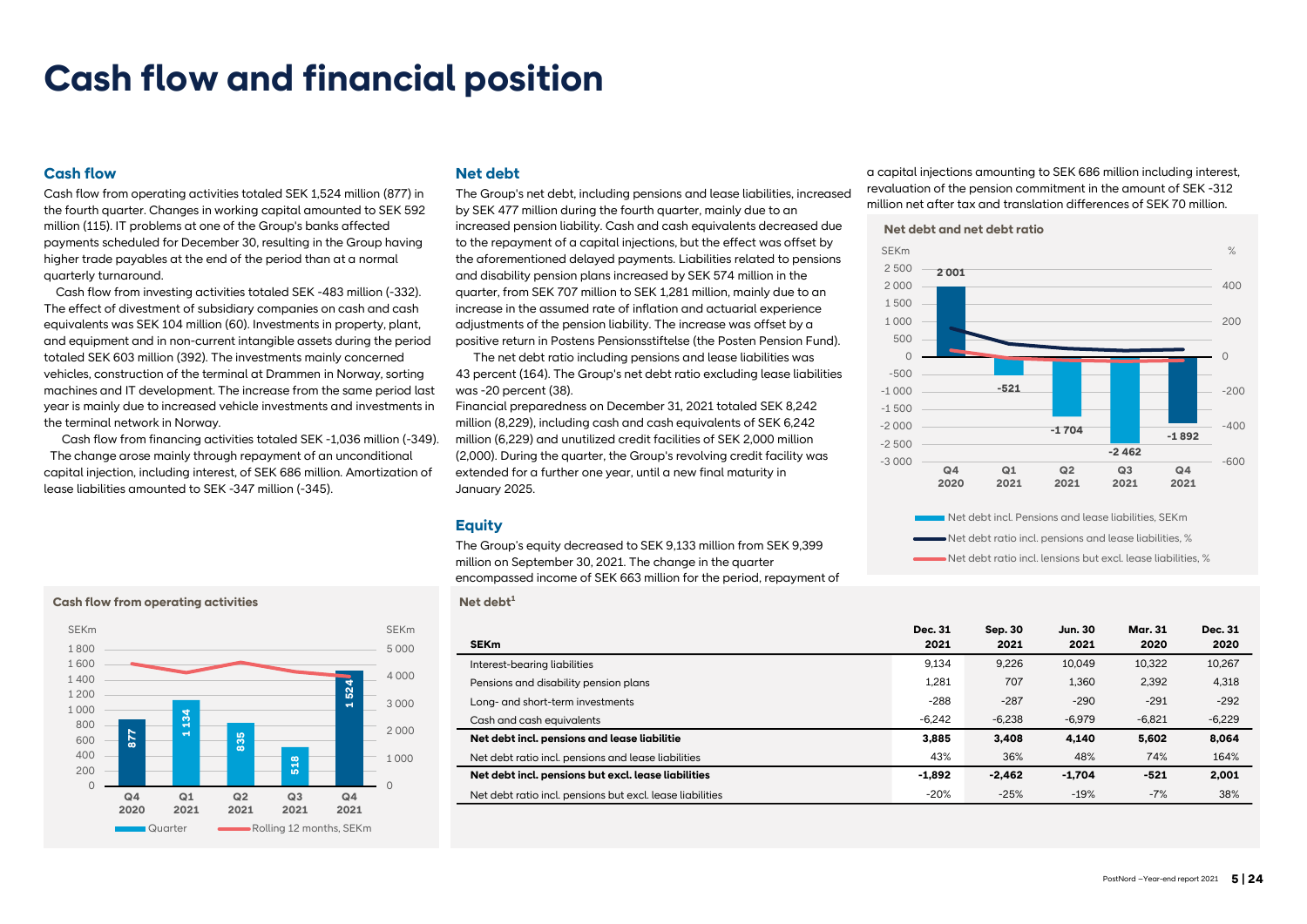# **Parent Company Sustainability information**

The Parent Company conducted limited operations, in the form of intra-Group services. No external net sales were recognized during this or the corresponding quarter last year. In January 2021, the Parent Company's loan to the subsidiary PostNord Group AB was converted from a short-term receivable, a deposit in the subsidiary's Group account, to a fixed-term loan, reflecting the long-term nature of the receivable. A Group contribution received amounted to SEK 700 (150) million. Net income for the period totaled SEK 552 million (117).

# **Full year 2021**

The Group's net sales totaled SEK 40,693 million (38,729) during the year, an increase of 7 percent (4) in fixed currency for like-for-like units. During the period, mail volumes decreased by -10 percent (-13) while parcel volumes increased by 14 percent (14). Operating income totaled SEK 2,481 million (2,421), with an operating margin of 6.1 percent (6.2). The improvement in income was mainly due to sales growth.

Cash flow from operating activities totaled SEK 4,011 million (4,151).

As a major logistics provider, PostNord takes responsibility for helping to progress sustainable development in the industry. An ambition is to lead the mail and logistics sector into the low-carbon economy by becoming fossil-free by 2030. At PostNord, we protect the health and safety of our employees, promote equality and inclusion and require our suppliers to comply with our requirements.

#### **Employees**

The average number of employees (FTEs) was 29,498 (28,597), an increase compared with the corresponding period last year. Sick leave averaged 6.5 percent (6.2) on a trailing 12-month basis, where the impact of each individual month is limited. At the end of the quarter, the proportion of women at management levels 1–3 was 36 percent (38). At levels 4–6, the figure was 32 percent (32).



## **Sustainable supply chain**

The target for a sustainable supply chain in 2021 was that 83 percent of purchase volumes from significant suppliers should be from those who accept and comply with PostNord's Supplier Code of Conduct. The result for the fourth quarter was 84 (80) percent. For the full year, the result was also 84 (80) percent. The increase is due to strong efforts in general, but also to the involvement of Direct Link and the organization in Germany. During the quarter, 21 suppliers were requested to complete self-assessments, of which 13 have responded so far. For the full year, 102 self-assessments were sent, and 66 responses were received. 19 audits were carried out during the year, including 12 in the last quarter.

## **Climate impact**

Carbon dioxide emissions for the quarter decreased by 6 percent, compared to the fourth quarter of 2020, to 71,344 tons. PostNord's total energy consumption in the quarter (comprising both transportation and use of premises) totaled 468,464 MWh. Renewable energy accounted for 40 percent of total energy consumption during the quarter. PostNord's climate transition requires the Company's investments to be steered in a green direction. Work has started on classifying and monitoring PostNord's operations in accordance with the EU's taxonomy and taxonomy regulation. For the full year, carbon dioxide emissions amounted to 277,846 tonnes, a reduction of 7 percent from 2020. The share of renewable energy was 38 percent during the year.

*Read more about our ambitious sustainability work at postnord.com*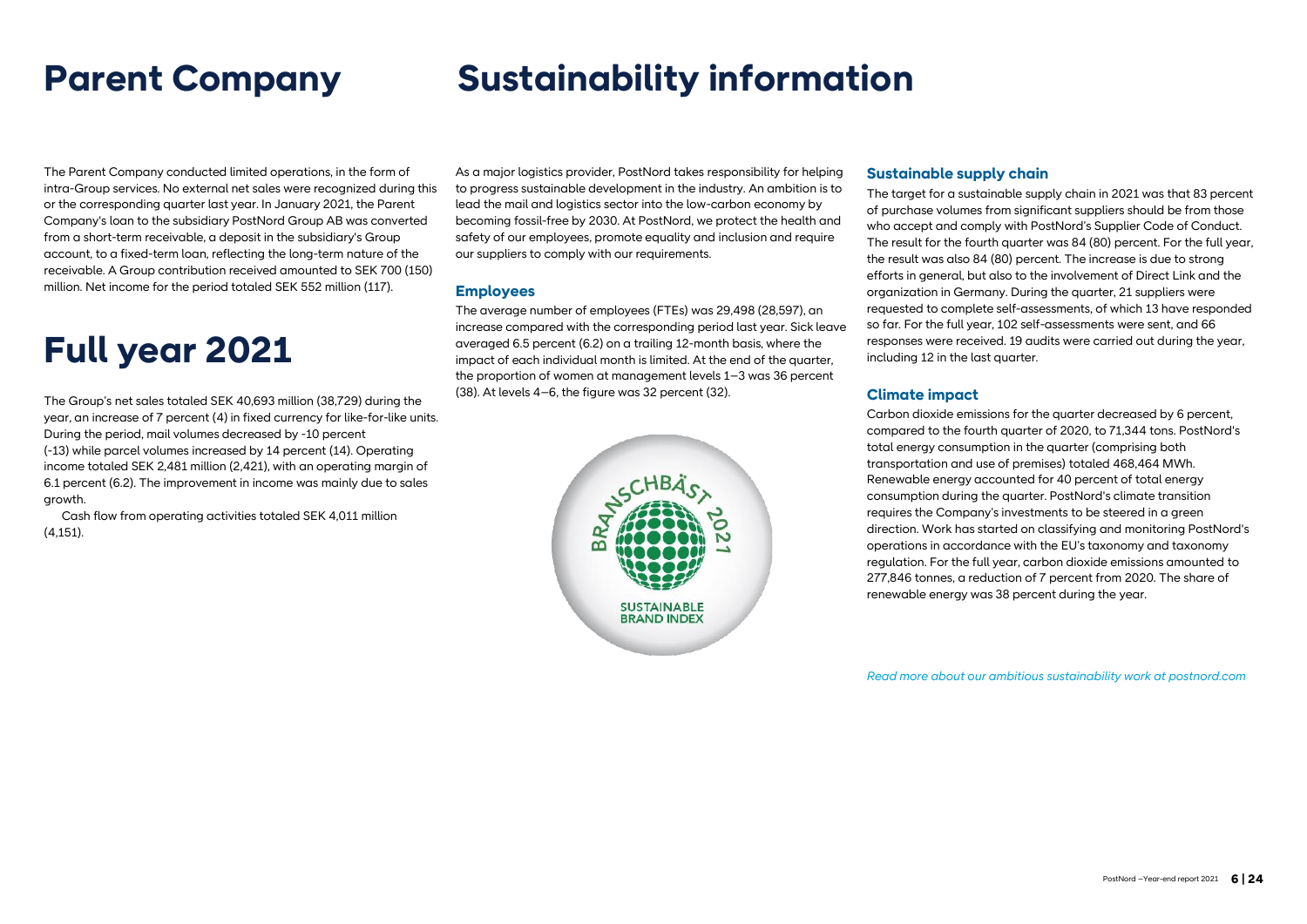## **PostNord Sweden**

Net sales totaled SEK 6,649 million (6,735), a decrease of -1 percent (10) for like-for-like units.

E-commerce levels remained high, but business-to-consumer volume growth slowed in the quarter due to easing of restrictions and strong competition. Compared to the fourth quarter of last year, business-tobusiness volumes recovered to pre-pandemic levels. Parcel volumes increased on aggregate by 1 percent (23). The ongoing process of digitization resulted in a decrease of -12 (-11) percent in mail volumes in the quarter.

Operating income totaled SEK 638 million (756). Capital gains from property sales contributed SEK 100 million (-). Adjusted operating income totaled SEK 538 million (756). Lower mail volumes, subdued growth and changes in the product mix demanded in the parcels business had a negative impact on profitability. Income was also negatively affected by high production costs, mainly for purchased transportation resources and fuel, as well as higher costs for hired staff.

Over the past 12-month period, delivery quality in mail was 97.9 percent (98.1). During the quarter, quality was 96.4 percent (96.9). Delivery quality for parcels over the past 12-month period was 95.4 percent (95.4). During the quarter, quality was 95.1 percent (94.2).









**Delivery quality, mail Legal requirement 95%** Period January 2021–December 2021

|                                           | October - December |                          | Like-for-like | January - December |        |        |
|-------------------------------------------|--------------------|--------------------------|---------------|--------------------|--------|--------|
| SEKm, if not otherwise stated             | 2021               | 2020                     | change        | 2021               | 2020   | change |
| Net sales                                 | 6.649              | 6.735                    | $-1%$         | 24.824             | 23.694 | 6%     |
| - Communication Services (external)       | 2.487              | 2,702                    | $-8%$         | 9,351              | 9.734  | $-4%$  |
| - eCommerce & Logistics (external)        | 3.539              | 3.361                    | 6%            | 12.686             | 11.968 | 9%     |
| - Internal                                | 623                | 672                      | $-7%$         | 2.787              | 1,992  | 40%    |
| Operating income (EBIT)                   | 638                | 756                      |               | 1.954              | 2.240  |        |
| Operating margin, %                       | 9.6                | 11.2                     |               | 7.9                | 9.5    |        |
| Items affecting comparability             | 100                | $\overline{\phantom{m}}$ |               | 100                | 202    |        |
| Adjusted operating income (adjusted EBIT) | 538                | 756                      |               | 1,854              | 2,038  |        |
| Adjusted operating margin, %              | 8.1                | 11.2                     |               | 7.5                | 8.6    |        |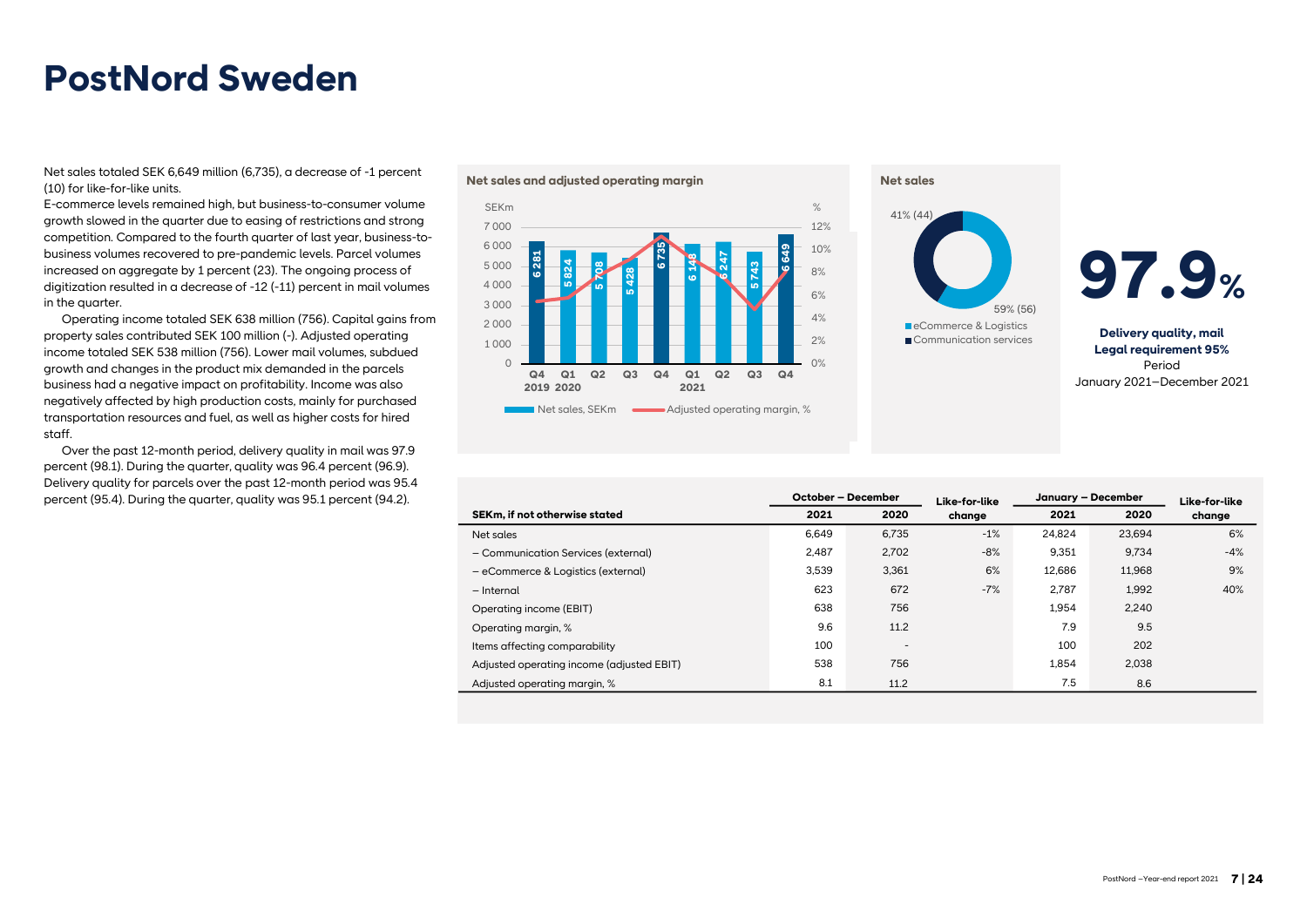## **PostNord Denmark**

Net sales totaled SEK 2,212 million (2,257), a change of 0 percent (18) in fixed currency for like-for-like units. Mail volumes were unchanged, a percentage change of 0 (-12). The fourth quarter was marked by a continued sharp fall in import mail due to the abolition of the minimum VAT threshold for purchases of goods outside the EU. However, this was offset by demands for public information and marketing communication linked to the pandemic and the November municipal elections. Parcel volumes were unchanged, a percentage change of 0 (37), with business-to-consumer demand declining in line with the reopening of Danish society, but with the share of international parcels increasing.

Operating income totaled SEK 48 million (42). Items affecting comparability amounted to SEK 9 million (11), consisting of capital gains on property sales. Adjusted operating income improved to SEK 39 million (31). The improvement was mainly attributable to the ongoing improvement program.

Over the past 12-month period, delivery quality for the Brevet service was 96.5 percent (95.4), as against the legal requirement that 93 percent of letters must be delivered to the intended recipient within five working days. During the quarter, mail quality was 95.0 percent (95.2). Delivery quality for parcels was 94.9 percent (94.7) over the past 12-month period. During the quarter, quality was 89.5 percent (91.6). The deterioration in quality figures for the quarter is mainly explained by high COVID-19 related sickness rates in the production operation.





|                                           | Ocotber - December <sup>1)</sup> |       | Like-for-like | January – December <sup>1)</sup> |        | Like-for-like |
|-------------------------------------------|----------------------------------|-------|---------------|----------------------------------|--------|---------------|
| SEKm, if not otherwise stated             | 2021                             | 2020  | change        | 2021                             | 2020   | change        |
| Net sales                                 | 2,212                            | 2,257 | 0%            | 8,265                            | 7.697  | 11%           |
| - Communication Services (external)       | 664                              | 758   | $-11%$        | 2,548                            | 2,839  | $-7%$         |
| - eCommerce & Logistics (external)        | 1,195                            | 1,171 | 4%            | 4.464                            | 3.849  | 20%           |
| - Internal                                | 353                              | 328   | 8%            | 1,253                            | 1,009  | 28%           |
| Operating income (EBIT)                   | 48                               | 42    |               | 307                              | 63     |               |
| Operating margin, %                       | 2.2                              | 1.9   |               | 3.7                              | 0.8    |               |
| Items affecting comparability             | 9                                | 11    |               | 121                              | 149    |               |
| Adjusted operating income (adjusted EBIT) | 39                               | 31    |               | 186                              | $-86$  |               |
| Adjusted operating margin, %              | 1.8                              | 1.4   |               | 2.3                              | $-1.1$ |               |

 $^{1)}$  PostNord's operations in Germany has been transferred from segment PostNord Denmark to segment Other business activities as from January 1, 2021. Comparable figures are recalculated.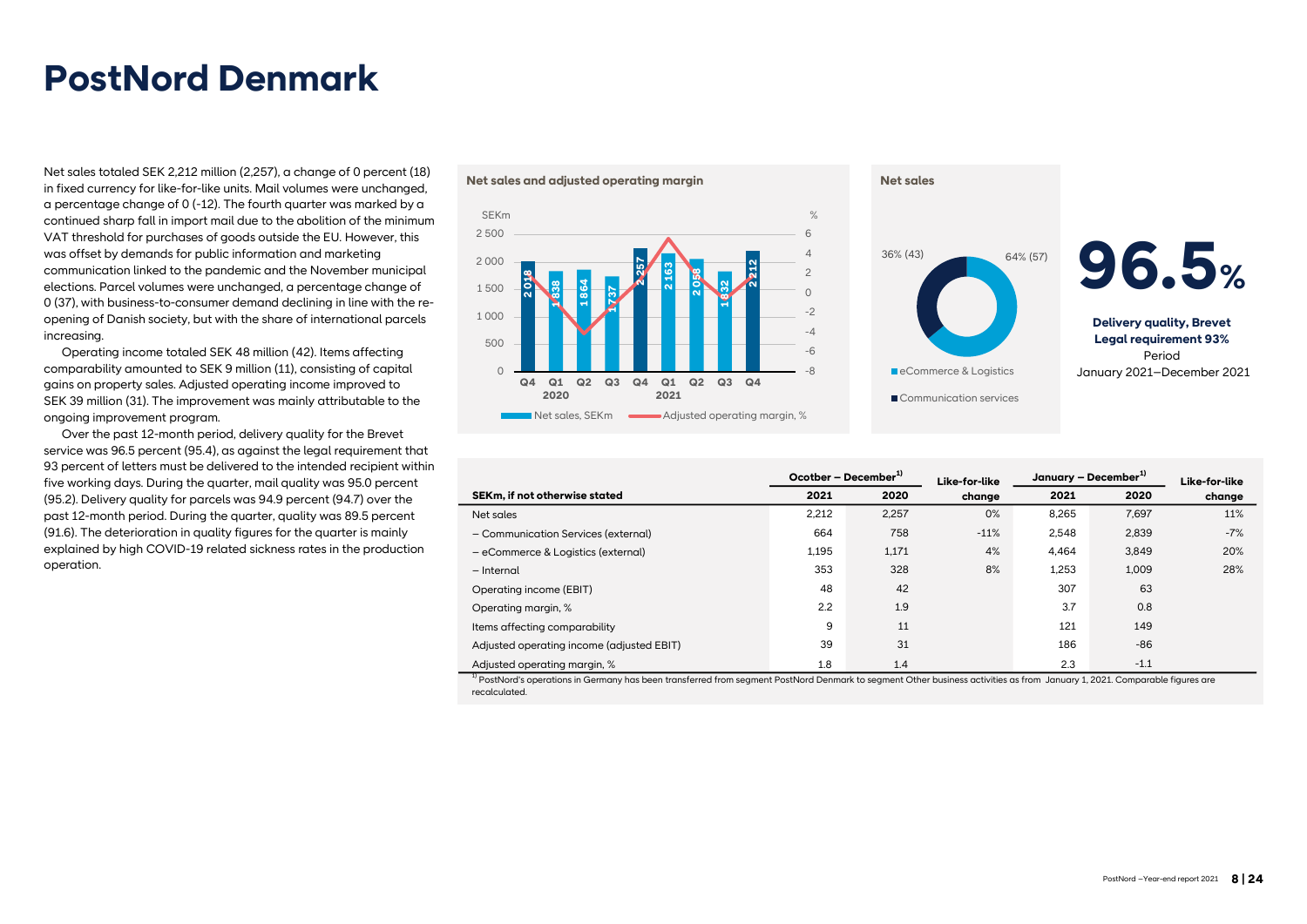## **PostNord Norway PostNord Finland**

Net sales totaled SEK 1,365 million (1,246), an increase of 4 percent (14) in fixed currency for likefor-like units. Parcel volumes increased by 9 percent (26).

Operating income totaled SEK 55 million (59). The lower result is mainly explained by costs related to the new production model and additional costs due to COVID-19 outbreaks in the production operation.

Delivery quality was 87.2 percent (93.4) for the quarter and 91.2 percent (95.3) over the past 12-month period. The deterioration in quality figures for the quarter is mainly explained by high COVID-19 related sickness rates in the production operation.



**Net sales and adjusted operating margin** Net sales totaled SEK 374 million (366), an increase of 4 percent (14) in fixed currency for like-for-like units. Sales in the logistics business increased, mainly due to increased deliveries to the healthcare sector. Parcel volumes increased by 3 percent (3). Operating income totaled SEK -9 million (2). The lower result is explained by increased costs related to the start-up of a new terminal in Tampere, increased staffing in the TPL business, higher fuel prices and a change in the product mix.

> Delivery quality was 94.3 percent (96.4) for the quarter and 94.8 percent (95.7) over the past 12-month period.

**Net sales and adjusted operating margin** 



|                                     | <b>October - December</b> |                          | January - December<br>Like-for-like |       |       | Like-for-like |
|-------------------------------------|---------------------------|--------------------------|-------------------------------------|-------|-------|---------------|
| SEKm, if not otherwise stated       | 2021                      | 2020                     | change                              | 2021  | 2020  | change        |
| Net sales                           | 1.365                     | 1.246                    | 4%                                  | 4.978 | 4.481 | 9%            |
| - Communication Services (external) | 21                        | 24                       | $-17%$                              | 85    | 83    | $0\%$         |
| - eCommerce & Logistics (external)  | 1.049                     | 969                      | 2%                                  | 3.906 | 3.592 | 7%            |
| - Internal                          | 295                       | 253                      | 14%                                 | 988   | 807   | 18%           |
| Operating income (EBIT)             | 55                        | 59                       |                                     | 37    | 128   |               |
| Operating margin, %                 | 4.0                       | 4.7                      |                                     | 0.7   | 2.8   |               |
| Items affecting comparability       | ۰                         | $\overline{\phantom{0}}$ |                                     |       |       |               |
| Adjusted operating income           | 55                        | 59                       |                                     | 37    | 128   |               |
| Adjusted operating margin, %        | 4.0                       | 4.7                      |                                     | 0.7   | 2.8   |               |

|                                     | October - December |                          | Like-for-like            | January - December       | Like-for-like            |        |
|-------------------------------------|--------------------|--------------------------|--------------------------|--------------------------|--------------------------|--------|
| SEKm, if not otherwise stated       | 2021               | 2020                     | change                   | 2021                     | 2020                     | change |
| Net sales                           | 374                | 366                      | 4%                       | 1433                     | 1 3 7 1                  | 8%     |
| - Communication Services (external) |                    | -                        | $\overline{\phantom{a}}$ | $\overline{\phantom{0}}$ | $\overline{\phantom{a}}$ |        |
| - eCommerce & Logistics (external)  | 256                | 247                      | 6%                       | 988                      | 922                      | 11%    |
| – Internal                          | 117                | 119                      | 1%                       | 445                      | 449                      | 3%     |
| Operating income (EBIT)             | $-9$               | $\overline{2}$           |                          | $-7$                     | 10                       |        |
| Operating margin, %                 | $-2,4$             | 0,5                      |                          | $-0.4$                   | 0,7                      |        |
| Items affecting comparability       |                    | $\overline{\phantom{0}}$ |                          | $\overline{\phantom{0}}$ | ٠                        |        |
| Adjusted operating income           | $-9$               | 2                        |                          | $-7$                     | 10                       |        |
| Adjusted operating margin, %        | $-2.4$             | 0.5                      |                          | $-0.4$                   | 0.7                      |        |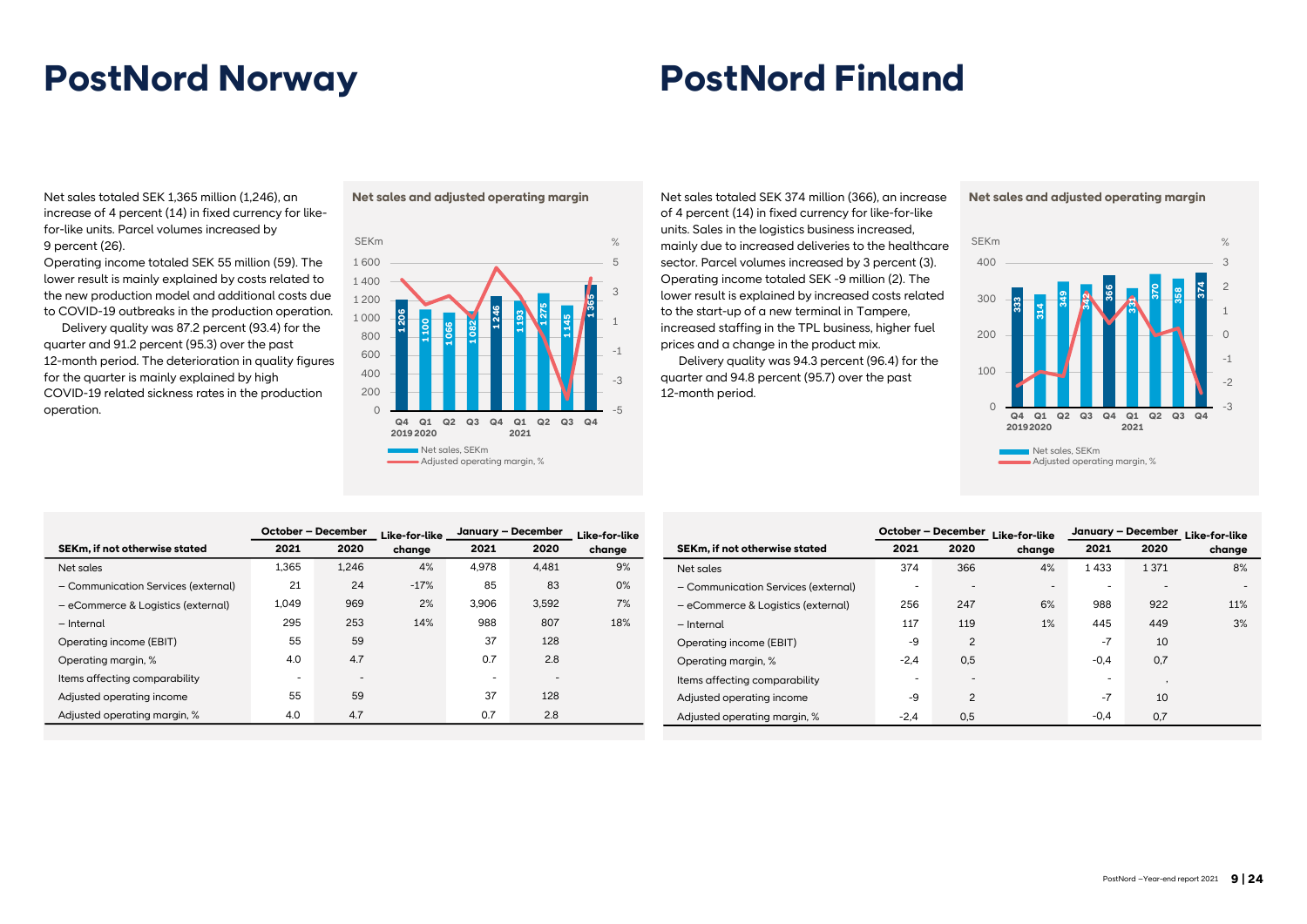# **PostNord Strålfors Other business activities**

Net sales totaled SEK 550 million (534), an increase of 3 percent in fixed currency for like-for-like units. The long-term trend, a structurally declining market for printed matter and physical letters in the wake of digitalization, remains. Sales are benefiting from continued growth in revenues from digital services and products, albeit often at lower margins than from the physical business. Operating income totaled SEK 39 million (45). The deterioration in operating profit is in the main attributable to a lower gross margin associated with the product mix sold and increased service development costs in the growing digital business.



**Net sales and adjusted operating margin** Net sales totaled SEK 1,161 million (1,283), a decrease of -8 percent (33) in fixed currency for like-for-like units.

> As a result of increased transport costs, as well as declining volumes for some customers, sales and profit for Direct Link declined, compared with the fourth quarter of last year.

The logistics business in Germany shows very strong volume growth, driven by exports of business-toconsumer parcels to the Nordic market.

Operating income improved to SEK 94 million (54). Operating income includes a revaluation effect of SEK 18 million in the quarter from the hedging of forecast foreign currency transaction exposure in the German business.

**Net sales and adjusted operating margin** 



|                                     | October - December |                          | Like-for-like | January - December | Like-for-like            |        |
|-------------------------------------|--------------------|--------------------------|---------------|--------------------|--------------------------|--------|
| SEKm, if not otherwise stated       | 2021               | 2020                     | chanae        | 2021               | 2020                     | change |
| Net sales                           | 550                | 534                      | 3%            | 2.037              | 1,981                    | 4%     |
| - Communication Services (external) | 477                | 471                      | 1%            | 1.804              | 1.795                    | 2%     |
| - Internal                          | 73                 | 63                       | 14%           | 233                | 186                      | 23%    |
| Operating income (EBIT)             | 39                 | 45                       |               | 135                | 142                      |        |
| Operating margin, %                 | 7.1                | 8.4                      |               | 6.6                | 7.2                      |        |
| Items affecting comparability       | ٠                  | $\overline{\phantom{a}}$ |               | -                  | $\overline{\phantom{0}}$ |        |
| Adjusted operating income           | 39                 | 45                       |               | 135                | 142                      |        |
| Adjusted operating margin, %        | 7.1                | 8.4                      |               | 6.6                | 7.2                      |        |

|                                      | October - December <sup>1)</sup> |                          | Like-for-like | January - December <sup>1)</sup> |       |        |
|--------------------------------------|----------------------------------|--------------------------|---------------|----------------------------------|-------|--------|
| <b>SEKm.</b> if not otherwise stated | 2021                             | 2020                     | chanae        | 2021                             | 2020  | change |
| Net sales                            | 1.161                            | 1.283                    | $-8%$         | 4.891                            | 3.977 | 28%    |
| - Communication Services (external)  | 47                               | 51                       | $-8%$         | 210                              | 219   | $-4%$  |
| - eCommerce & Logistics (external)   | 1.112                            | 1.229                    | $-9%$         | 4.670                            | 3.740 | 30%    |
| - Internal                           | 3                                | 3                        | 0%            | 11                               | 18    | $-40%$ |
| Operating income (EBIT)              | 94                               | 54                       |               | 264                              | 167   |        |
| Operating margin, %                  | 8.1                              | 4.2                      |               | 5.4                              | 4.2   |        |
| Items affecting comparability        | ۰                                | $\overline{\phantom{a}}$ |               |                                  |       |        |
| Adjusted operating income            | 94                               | 54                       |               | 264                              | 167   |        |
| Adjusted operating margin, %         | 8.1                              | 4.2                      |               | 5.4                              | 4.2   |        |

1) PostNord's operations in Germany has been transferred from segment PostNord Denmark to segment Other business activities as from January 1, 2021. Comparable figures are recalculated.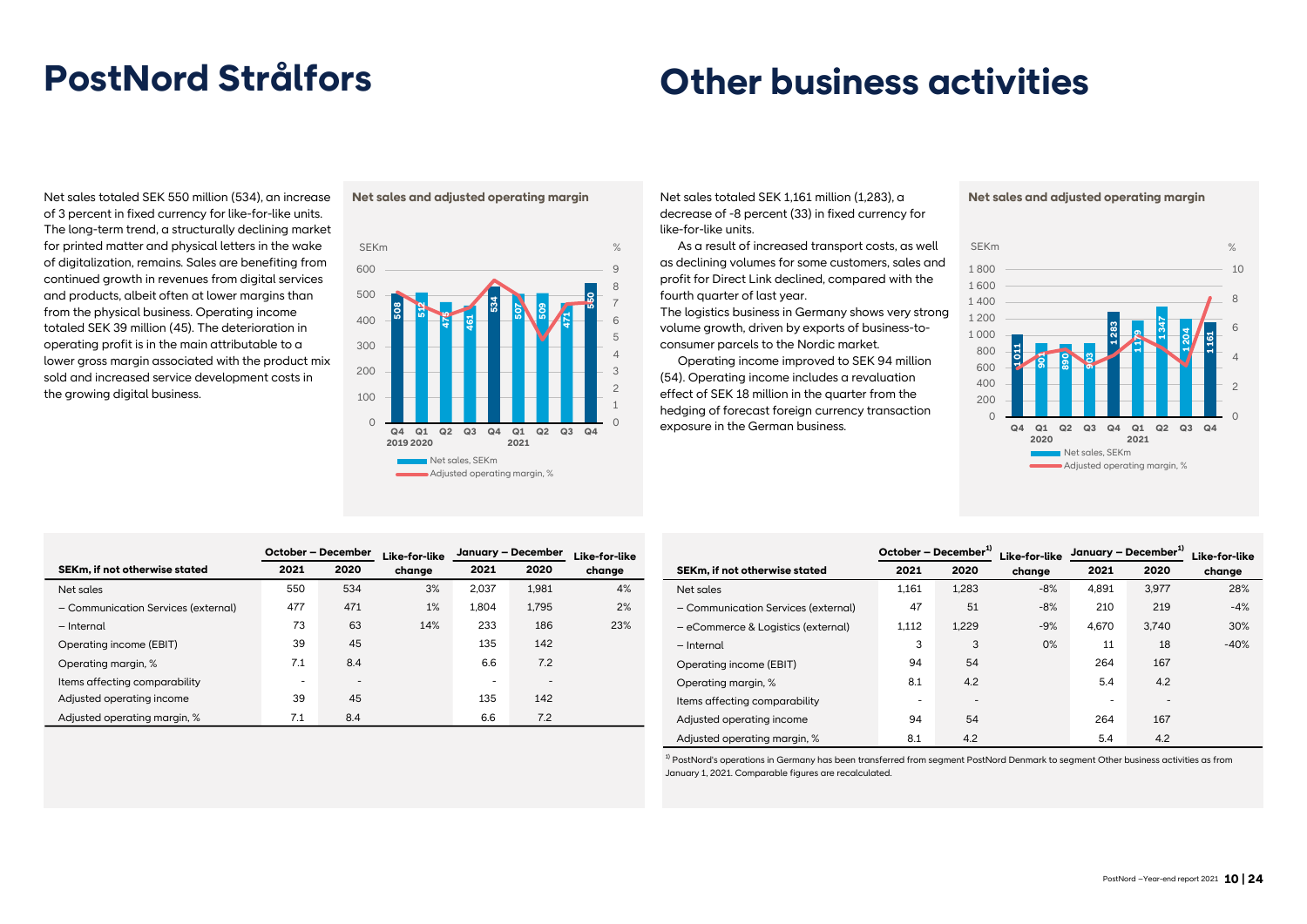## **Other information**

## **Update regarding the universal service obligation in Denmark**

PostNord Denmark operates in accordance with the extended contract for the universal postal service in Denmark, which runs until December 31, 2022. In parallel, dialogue on future financing continues with the Danish State.

## **Delivery quality**

Delivery quality in Sweden is still above the legal requirement of 95 percent for the Brev service, which must be delivered to the intended recipient within two working days, maintaining a level of 97.9 percent (98.1) over the past 12-month period. During the quarter, quality was 96.4 percent (96.9). In Denmark, quality also exceeded the legal requirement. Over the past 12-month period, delivery quality for the Brevet service was 96.5 percent (95.4), as against the legal requirement that 93 percent of letters must be delivered to the intended recipient within five working days. During the quarter, quality was 95.0 percent (95.2). Overall delivery quality for parcels in the PostNord Group was 94.5 percent (95.2) over the past 12-month period. During the quarter, quality was 92.3 percent (93.5).

#### **Highlights of the fourth quarter**

10/06/2021 The Pathways Coalition welcomes PostNord 10/15/2021 PostNord Denmark exchanges diesel cars for electric cars on Bornholm

11/01/2021 Guaranteed home delivery for Varubrev in Sweden 11/08/21 PostNord Denmark distributed 4.6 million voting cards in connection to municipal and regional elections 11/12/21 PostNord Denmark tests self-propelled parcel locker 11/12/21 PostNord Norway's first biogas truck on site 11/16/2021 Falling mail volumes lead to increased postage in Sweden 12/22/2021 Alternate day delivery of letters now in southern and central Sweden

#### **Major events in October–December 2021**

During the autumn, the European Commission announced that the capital injection that PostNord received from its owners in 2018 must be recovered. PostNord received the repayment request during the

quarter and repaid to its owners, the Swedish and Danish states, the capital injection plus interest in the total amount of SEK 686 million.

On October 6, it was announced that PostNord had become the first logistics operator to be approved as a member of The Pathways Coalition. The coalition is a collaboration of several major industry leaders in the transport value chain, committed to accelerating the drive towards fossil-free heavy transportation. It was established by E.ON, H&M Group, Scania and Siemens. More recently, Ericsson has also joined. Members of The Pathways Coalition are committed to its vision of achieving zero fossil emissions by no later than 2050.

#### **Major events after the reporting period**

On February 1, PostNord AB (publ) held an Extraordinary General Meeting in connection with the shareholders' proposal to elect a new member to the Board of Directors. The EGM approved the election of Hillevi Engström as a new member of the Board until the end of the next Annual General Meeting. She replaces Ulrica Messing.

The Board of Directors proposes that no dividend be paid in respect of the 2021 financial year.

**Solna, February 2, 2022** PostNord AB (publ), CIN 556771–2640

**Annemarie Gardshol** President and Group CEO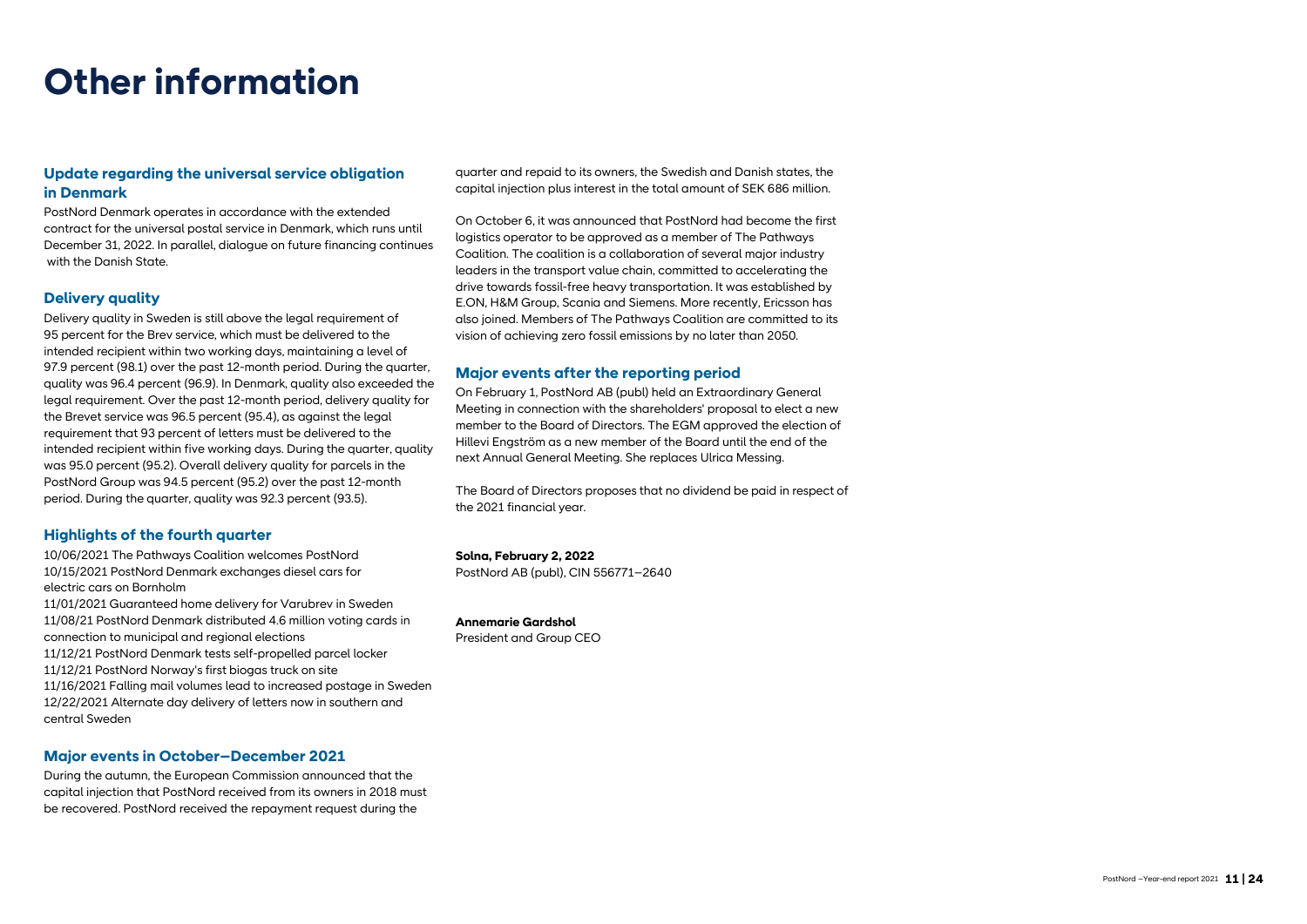# **Financial statements — Group**

|                                    |             | October - December |           | January - December |                |  |
|------------------------------------|-------------|--------------------|-----------|--------------------|----------------|--|
| <b>SEKm</b>                        | <b>Note</b> | 2021               | 2020      | 2021               | 2020           |  |
|                                    | 1           |                    |           |                    |                |  |
| Net sales                          |             | 10.843             | 10.978    | 40.693             | 38,729         |  |
| Other operating income             |             | 294                | 243       | 953                | 1,427          |  |
| <b>Operating revenue</b>           | 3           | 11,136             | 11,221    | 41,646             | 40,156         |  |
| Personnel expenses                 |             | $-4,132$           | $-4,181$  | $-15,802$          | $-15,704$      |  |
| <b>Transportation expensens</b>    |             | $-2,960$           | $-2,725$  | $-11,083$          | $-10,410$      |  |
| Other operating expenses           |             | $-2.615$           | $-2.772$  | $-9.683$           | $-8,985$       |  |
| Depreciation and impairments       |             | $-666$             | $-700$    | $-2,596$           | $-2,636$       |  |
| <b>Operating expenses</b>          |             | $-10,374$          | $-10,378$ | $-39,165$          | $-37,735$      |  |
|                                    |             |                    |           |                    |                |  |
| <b>OPERATING INCOME</b>            | 3           | 762                | 843       | 2.481              | 2,421          |  |
| Financial income                   |             | 33                 | 11        | 49                 | 48             |  |
| <b>Financial expenses</b>          |             | $-41$              | $-62$     | $-202$             | $-317$         |  |
| <b>Net financial items</b>         |             | -8                 | -50       | $-153$             | $-268$         |  |
| Income before tax                  |             | 754                | 794       | 2,328              | 2,153          |  |
| Tax                                |             | -91                | $-188$    | $-339$             | $-442$         |  |
| <b>NET INCOME</b>                  |             | 663                | 606       | 1,989              | 1,711          |  |
|                                    |             |                    |           |                    |                |  |
| Attributable to                    |             |                    |           |                    |                |  |
| <b>Parent Company shareholders</b> |             | 663                | 607       | 1,987              | 1.709          |  |
| Non-controlling interests          |             | 0                  | $-1$      | $\overline{2}$     | $\overline{2}$ |  |
| Earnings per share, SEK            |             | 0.33               | 0.30      | 0.99               | 0.85           |  |

## **Income statement Statement of comprehensive income**

|                                               | October - December |             | January - December |                |
|-----------------------------------------------|--------------------|-------------|--------------------|----------------|
| <b>SEKm</b>                                   | 2021               | 2020        | 2021               | 2020           |
| <b>NET INCOME</b>                             | 663                | 606         | 1,989              | 1,711          |
|                                               |                    |             |                    |                |
| <b>OTHER COMPREHENSIVE INCOME</b>             |                    |             |                    |                |
| Items that cannot be transferrered to         |                    |             |                    |                |
| net income                                    |                    |             |                    |                |
| Revaluation of pension liabilities            | $-392$             | 1,390       | 3,426              | $-182$         |
| Change in deferred tax                        | 80                 | $-287$      | $-723$             | 37             |
| Total                                         | $-312$             | 1.103       | 2.703              | $-145$         |
|                                               |                    |             |                    |                |
| Items that have been or may be transferred to |                    |             |                    |                |
| net income                                    |                    |             |                    |                |
| Cash flow hedges after tax                    | $\Omega$           | $\mathbf 0$ | 1                  | $-1$           |
| <b>Translation differences</b>                | 70                 | $-134$      | 223                | $-311$         |
| Total                                         | 70                 | $-134$      | 224                | $-312$         |
| <b>TOTAL OTHER COMPREHENSIVE INCOME</b>       | $-242$             | 969         | 2.927              | -457           |
|                                               |                    |             |                    |                |
| <b>COMPREHENSIVE INCOME</b>                   | 421                | 1,575       | 4,916              | 1,254          |
|                                               |                    |             |                    |                |
| <b>Attributable to</b>                        |                    |             |                    |                |
| Parent Company shareholders                   | 421                | 1.576       | 4.914              | 1.252          |
| Non-controlling interests                     | 0                  | $-1$        | 2                  | $\overline{2}$ |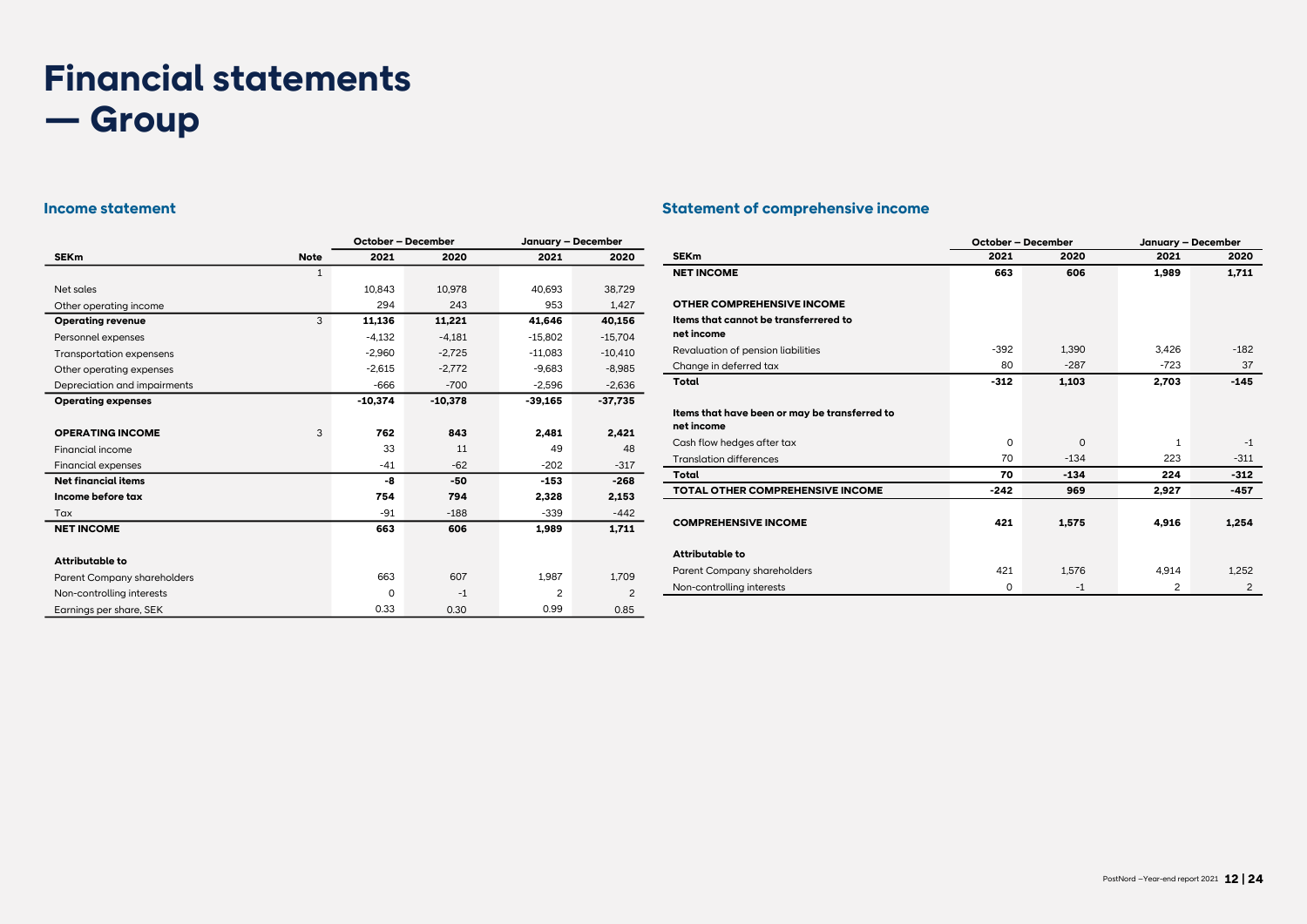# **Financial statements — Group**

## **Condensed statement of financial position (cont.) (cont.)**

|                                          |             | <b>Dec. 31</b> | <b>Dec. 31</b> |
|------------------------------------------|-------------|----------------|----------------|
| <b>SEKm</b>                              | <b>Note</b> | 2021           | 2020           |
|                                          | 1           |                |                |
| <b>ASSETS</b>                            |             |                |                |
| Goodwill                                 |             | 2.582          | 2,510          |
| Other non-current intangible assets      |             | 475            | 439            |
| Property, plant and equipment            |             | 7.422          | 6.992          |
| Right-of-use assets                      |             | 5,694          | 5,954          |
| Participations in associated companies   |             | 159            | 134            |
| Non-current interest-bearing receivables | 6           | 276            | 280            |
| Other non-current receivables            | 6           | 352            | 411            |
| Deferred tax assets                      |             | 23             | 627            |
| <b>Total non-current assets</b>          |             | 16,983         | 17,350         |
|                                          |             |                |                |
| Inventories                              |             | 83             | 90             |
| Tax assets                               |             | 415            | 299            |
| Trade receivables                        | 6           | 5,331          | 4,967          |
| Prepaid expenses and accrued income      | 6           | 1.263          | 878            |
| Other current receivables                | 6           | 260            | 600            |
| Current interest-bearing receivables     | 6           | 11             | 11             |
| Cash and cash equivalents                | 6           | 6,242          | 6,229          |
| Assets held for sale                     |             |                | 65             |
| <b>Total current assets</b>              |             | 13,606         | 13,139         |
| <b>TOTAL ASSETS</b>                      |             | 30,590         | 30,489         |

|                                          |             | Dec. 31 | Dec. 31 |
|------------------------------------------|-------------|---------|---------|
| <b>SEKm</b>                              | <b>Note</b> | 2021    | 2020    |
| <b>EQUITY AND LIABILITIES</b>            |             |         |         |
| <b>EQUITY</b>                            |             | 9,133   | 4,906   |
| <b>LIABILITIES</b>                       |             |         |         |
| Non-current interest-bearing liabilities | 6           | 2.752   | 3,243   |
| Long-term lease liabilities              |             | 4.499   | 4.849   |
| Other non-current liabilities            |             | 70      | 42      |
| Pensions                                 |             | 1.386   | 4,395   |
| Other provisions                         | 5           | 955     | 1,685   |
| Deferred tax liabilities                 |             | 200     | 120     |
| <b>Total non-current liabilities</b>     |             | 9,861   | 14,334  |
|                                          |             |         |         |
| Current interest-bearing liabilities     | 6           | 513     | 857     |
| <b>Current lease liabilities</b>         |             | 1,371   | 1,318   |
| Trade payables                           | 6           | 3.381   | 2.877   |
| <b>Tax liabilities</b>                   |             | 202     | 313     |
| Other current liabilities                | 6           | 1,227   | 1,503   |
| Accrued expenses and deferred income     | 6           | 4.340   | 3.643   |
| Other provisions                         | 5           | 562     | 737     |
| <b>Total current liabilities</b>         |             | 11,595  | 11,249  |
| <b>TOTAL LIABILITIES</b>                 |             | 21,457  | 25,582  |
| <b>TOTAL EQUITY AND LIABILITIES</b>      |             | 30.590  | 30.489  |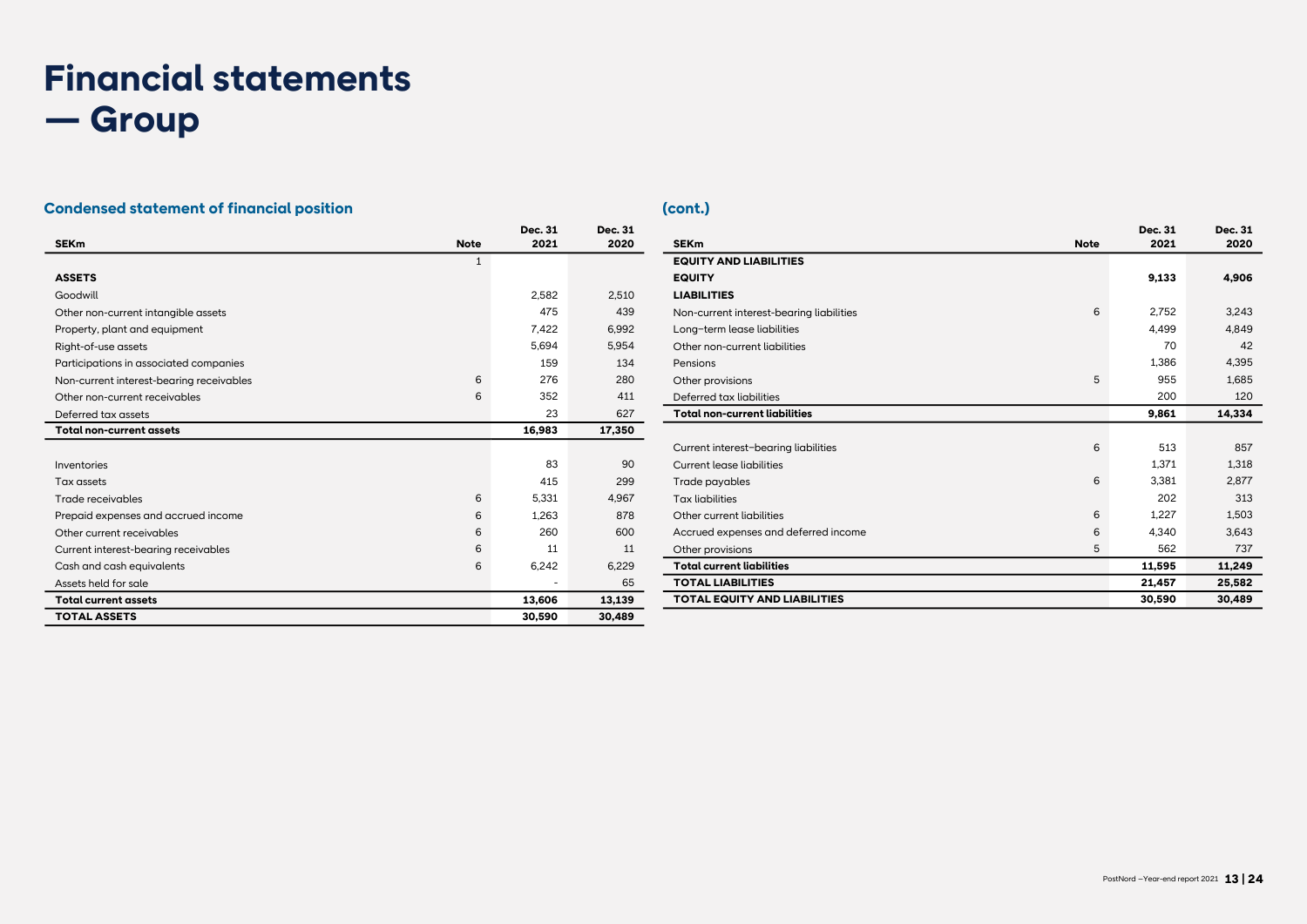## **Financial statements —Group**

## **Statement of cash flows (cont.)**

|                                                               |             | October - December |             | January - December |        |  |
|---------------------------------------------------------------|-------------|--------------------|-------------|--------------------|--------|--|
| <b>SEKm</b>                                                   | <b>Note</b> | 2021               | 2020        | 2021               | 2020   |  |
| <b>OPERATING ACTIVITIES</b>                                   |             |                    |             |                    |        |  |
| Income before tax                                             |             | 754                | 794         | 2,328              | 2,153  |  |
| Adjustments for non-cash items <sup>1)</sup>                  |             | 297                | 196         | 1.631              | 903    |  |
| Income tax paid                                               |             | $-119$             | $-228$      | $-490$             | $-362$ |  |
| Operating activities before changes in working capital        |             | 932                | 762         | 3.469              | 2.694  |  |
| Changes in working capital                                    |             |                    |             |                    |        |  |
| Increase(-)/decrease(+) in inventories                        |             | 7                  | 6           | 7                  | 15     |  |
| Increase(-)/decrease(+) in other operating receivables        |             | $-746$             | $-1,038$    | -5                 | 553    |  |
| Increase(+)/decrease(-) in other operating liabilities        |             | 1,331              | 1,147       | 540                | 889    |  |
| Changes in working capital                                    |             | 592                | 115         | 542                | 1,457  |  |
| Cash flow from operating activities                           |             | 1,524              | 877         | 4,011              | 4,151  |  |
| <b>INVESTING ACTIVITIES</b>                                   |             |                    |             |                    |        |  |
| Purchase of property, plant and equipment                     |             | $-549$             | $-349$      | $-1.252$           | $-999$ |  |
| Sale of property, plant and equipment                         |             | 16                 | 3           | 23                 | 28     |  |
| Acquisitions of non-current intangible assets                 |             | $-54$              | $-43$       | $-156$             | $-75$  |  |
| Acqusition of subsidiary, effect on cash and cash equivalents | 4           |                    |             | $-129$             |        |  |
| Sale of subsidiary, effect on cash and cash equivalents       | 4           | 104                | 60          | 104                | 1,148  |  |
| Acauisition of financial assets                               |             | 0                  | $-3$        | $-1$               | $-10$  |  |
| Sale of financial assets                                      |             | 0                  | $\mathbf 0$ | 5                  | 11     |  |
| Cash flows from investing activities                          |             | $-483$             | -332        | -1.406             | 103    |  |

|                                                               |          | October - December |          | January - December |
|---------------------------------------------------------------|----------|--------------------|----------|--------------------|
| <b>SEKm</b><br><b>Note</b>                                    | 2021     | 2020               | 2021     | 2020               |
| <b>FINANCING ACTIVITIES</b>                                   |          |                    |          |                    |
| Amortized loans                                               | $-3$     | $-2$               | $-541$   | -86                |
| Amortized lease liabilities                                   | $-347$   | $-345$             | $-1.375$ | $-1,307$           |
| Repayment of unconditional capital injection <sup>2)</sup>    | $-686$   | ۰                  | $-686$   |                    |
| Dividend paid                                                 |          |                    | $-2$     | $-2$               |
| Increase(+)/decrease(-) in other interest-bearing liabilities | $\Omega$ | $-2$               | $\Omega$ | $-2$               |
| <b>Cash flows from financing activities</b>                   | $-1,036$ | -349               | $-2,604$ | $-1,397$           |
|                                                               |          |                    |          |                    |
| <b>CASH FLOWS FOR THE PERIOD</b>                              | 5        | 196                | 1        | 2.857              |
| Cash and cash equivalents, at beginning of period             | 6,238    | 6,053              | 6,229    | 3,398              |
| Translation difference in cash and cash equivalents           | -1       | $-20$              | 12       | $-26$              |
| Cash and cash equivalents, closing balance                    | 6.242    | 6,229              | 6.242    | 6,229              |
|                                                               |          |                    |          |                    |
| <sup>1)</sup> Adjustments for non-cash items:                 |          |                    |          |                    |
| Depreciation and impairments                                  | 666      | 700                | 2.596    | 2.636              |
| Change in pension liability                                   | 3        | $-273$             | 232      | $-294$             |
| Other provisions                                              | $-201$   | $-139$             | $-685$   | $-879$             |
| Capital gain, property, plant and equipment sold              | $-2$     | $-9$               | $-106$   | $-153$             |
| Capital gain, sale of subsidiaries                            | $-100$   | $-6$               | $-100$   | $-228$             |
| Other                                                         | $-69$    | $-77$              | $-306$   | $-179$             |
| Total                                                         | 297      | 196                | 1,631    | 903                |

<sup>2)</sup>Repayment of unconditional capital injection of SEK 667 million plus interest of SEK 19 million.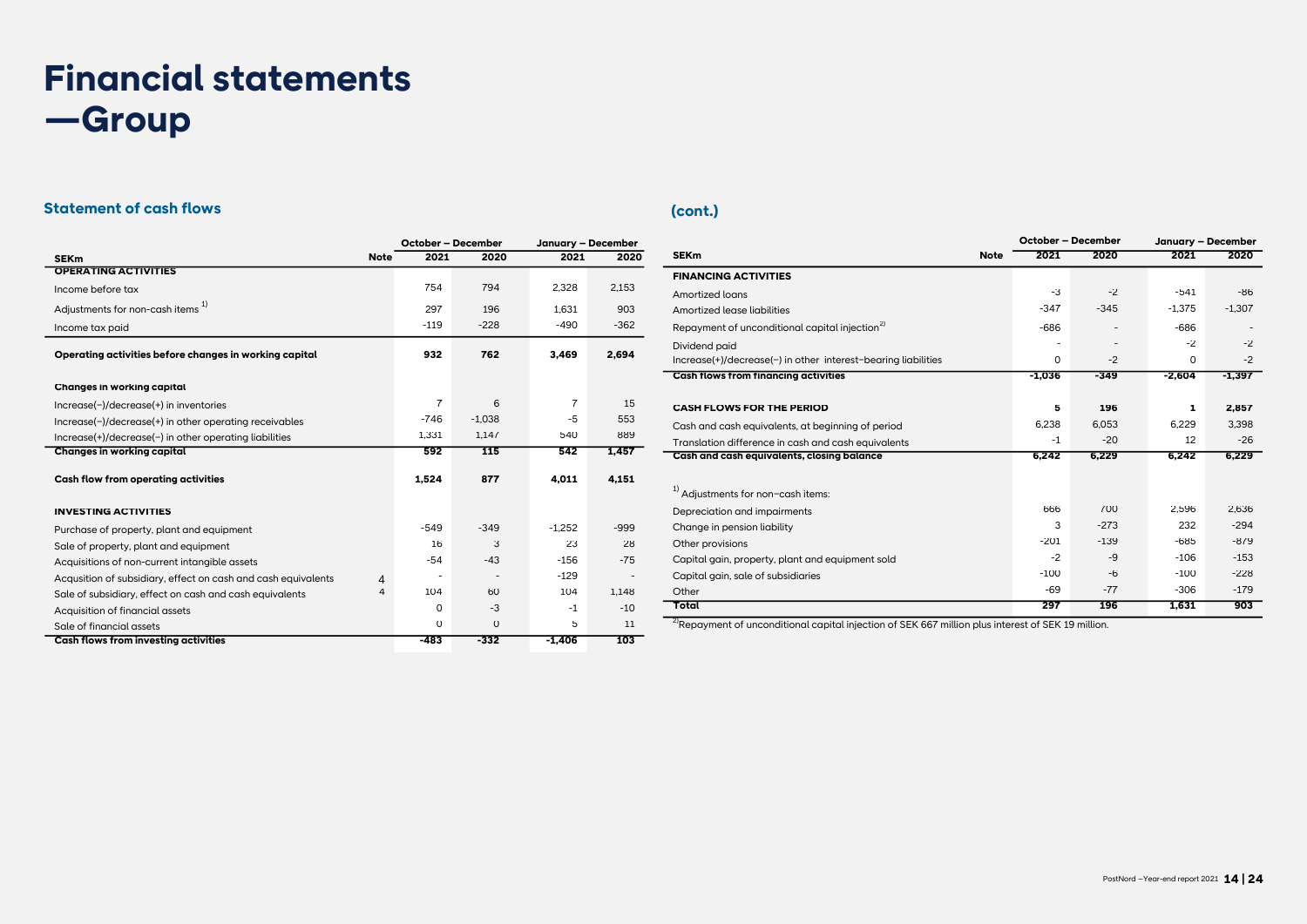## **Financial statements — Group**

## **Statement of changes in equity**

| January - December 2020                            | Equity attributable to the Parent Company's shareholders |                                 |                          |                          |                          |                                  |                 |
|----------------------------------------------------|----------------------------------------------------------|---------------------------------|--------------------------|--------------------------|--------------------------|----------------------------------|-----------------|
| <b>SEKm</b>                                        | Capital<br>stock $1)$                                    | Other<br>contributed<br>capital | Translation<br>reserve   | Hedaina<br>reserve       | Retained<br>earnings     | Non-<br>controlling<br>interests | Total<br>equity |
| Opening balance Jan. 1, 2020                       | 2.000                                                    | 10.621                          | $-1,509$                 | $\mathbf 0$              | $-7.460$                 | $\overline{2}$                   | 3,654           |
| Comprehensive income for the period                |                                                          |                                 |                          |                          |                          |                                  |                 |
| Net income for the period                          | $\overline{\phantom{a}}$                                 | $\overline{\phantom{a}}$        | $\overline{\phantom{a}}$ | $\overline{\phantom{a}}$ | 1.709                    | $\overline{2}$                   | 1.711           |
| Other comprehensive income for the period          |                                                          | $\overline{\phantom{a}}$        | $-311$                   | $-1$                     | $-145$                   | $\overline{\phantom{a}}$         | $-457$          |
| Total comprehensive income for the period          |                                                          | $\overline{\phantom{a}}$        | $-311$                   | $-1$                     | 1.564                    | 2                                | 1.254           |
| Dividend                                           | $\overline{\phantom{a}}$                                 | $\overline{\phantom{a}}$        | $\overline{\phantom{a}}$ | ٠                        | $\overline{\phantom{a}}$ | $-2$                             | $-2$            |
| Shareholders' equity, closing balance Dec. 31 2020 | 2.000                                                    | 10.621                          | $-1.820$                 | $-1$                     | $-5.896$                 | $\overline{2}$                   | 4.906           |

| January - December 2021                                    | Equity attributable to the Parent Company's shareholders |                      |             |         |          |                     |        |
|------------------------------------------------------------|----------------------------------------------------------|----------------------|-------------|---------|----------|---------------------|--------|
|                                                            | Capital                                                  | Other<br>contributed | Translation | Hedaina | Retained | Non-<br>controlling | Total  |
| <b>SEKm</b>                                                | stock $1)$                                               | capital              | reserve     | reserve | earninas | interests           | equity |
| Opening balance Jan. 1, 2021                               | 2,000                                                    | 10,621               | $-1,820$    | -1      | -5,896   | 2                   | 4,906  |
| Comprehensive income for the period                        |                                                          |                      |             |         |          |                     |        |
| Net income for the period                                  |                                                          |                      |             | ۰       | 1.987    | $\overline{c}$      | 1.989  |
| Other comprehensive income for the period                  |                                                          |                      | 223         |         | 2.703    |                     | 2,927  |
| Total comprehensive income for the period                  |                                                          |                      | 223         |         | 4,690    | 2                   | 4,916  |
| Repayment of unconditional capital injection <sup>2)</sup> |                                                          | $-667$               |             |         | $-19$    |                     | $-686$ |
| Dividend                                                   |                                                          |                      |             |         |          | $-2$                | $-2$   |
|                                                            |                                                          |                      |             |         |          |                     |        |
| Shareholders' equity, closing balance Dec. 31, 2021        | 2.000                                                    | 9.954                | $-1.597$    | 0       | -1.226   | 2                   | 9.133  |

 $^{1)}$  Number of shares is 2,000,000,001: 1,524,905,971 ordinary shares and 475,094,030 series B shares.

 $^{2)}$ Repayment of unconditional capital injection of SEK 667 million plus interest of SEK 19 million.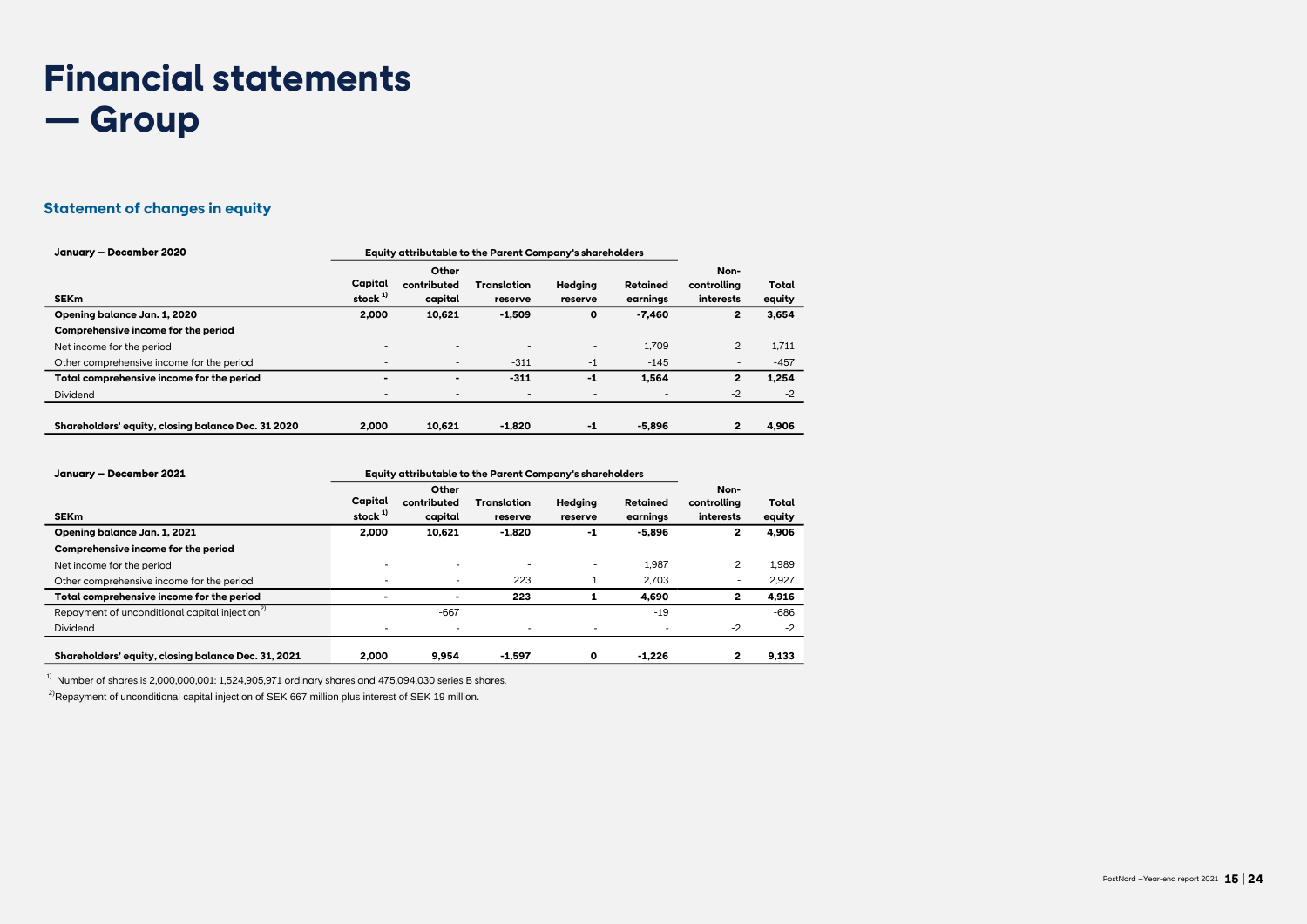# **Financial statements — Parent Company**

|                                          |             | <b>October - December</b> |       | January - December |       |  |
|------------------------------------------|-------------|---------------------------|-------|--------------------|-------|--|
| <b>SEK<sub>m</sub></b>                   | <b>Note</b> | 2021                      | 2020  | 2021               | 2020  |  |
|                                          | 1           |                           |       |                    |       |  |
| Other operating income                   |             | $-2$                      | 5     | 8                  | 16    |  |
| <b>Operating revenue</b>                 |             | $-2$                      | 5     | 8                  | 16    |  |
|                                          |             |                           |       |                    |       |  |
| Personnel expenses                       |             | $-9$                      | $-3$  | $-25$              | $-14$ |  |
| Other expenses                           |             | $-3$                      | $-7$  | $-15$              | $-21$ |  |
| <b>Operating expenses</b>                |             | $-12$                     | $-10$ | -40                | $-35$ |  |
|                                          |             |                           |       |                    |       |  |
| <b>OPERATING INCOME</b>                  |             | $-14$                     | -6    | $-32$              | $-20$ |  |
|                                          |             |                           |       |                    |       |  |
| Interest income and similar income items |             | 20                        | 6     | 80                 | 12    |  |
| Interest expenses and similar items      |             | $-12$                     | $-15$ | $-50$              | $-62$ |  |
| <b>Financial items</b>                   |             | 8                         | -9    | 30                 | -50   |  |
| Income after financial items             |             | -6                        | $-15$ | $-2$               | $-70$ |  |
| Appropriations                           |             | 700                       | 150   | 700                | 150   |  |
| Income before tax                        |             | 694                       | 135   | 698                | 80    |  |
|                                          |             |                           |       |                    |       |  |
| Tax                                      |             | $-142$                    | $-18$ | $-142$             | $-18$ |  |
| <b>NET INCOME</b>                        |             | 552                       | 117   | 556                | 62    |  |

## **Income statement Condensed balance sheet**

|                                                   | Dec. 31 | Dec. 31 |
|---------------------------------------------------|---------|---------|
| <b>SEK<sub>m</sub></b><br><b>Note</b>             | 2021    | 2020    |
| $\mathbf{1}$                                      |         |         |
| <b>ASSETS</b>                                     |         |         |
| Participations in Group companies                 | 10.861  | 10.861  |
| Interest-bearing receivables                      | 39      | 33      |
| Interest-bearing receivables from Group companies | 5.000   |         |
| <b>Total non-current assets</b>                   | 15,899  | 10,894  |
| Interest-bearing receivables from Group companies | 2,074   | 8,152   |
| Other receivables from Group companies            | 700     | 150     |
| Other current receivables                         | 22      | 37      |
| <b>Total current assets</b>                       | 2,796   | 8,339   |
| <b>TOTAL ASSETS</b>                               | 18,695  | 19,233  |
|                                                   |         |         |
| <b>EQUITY AND LIABILITIES</b>                     |         |         |
| <b>Equity</b>                                     | 15,623  | 15,752  |
| Interest-bearing liabilities                      | 2,436   | 2,929   |
| Other non-current liabilities                     | 10      | 8       |
| <b>Total non-current liabilities</b>              | 2.446   | 2.937   |
| Current interest-bearing liabilities              | 500     | 500     |
| Other current liabilities                         | 126     | 43      |
| <b>Total current liabilities</b>                  | 626     | 543     |
| <b>TOTAL EQUITY AND LIABILITIES</b>               | 18.695  | 19,233  |

## **Statement of comprehensive income**

|                                           | <b>October - December</b> |                          | January – December |      |
|-------------------------------------------|---------------------------|--------------------------|--------------------|------|
| <b>SEK<sub>m</sub></b>                    | 2021                      | 2020                     | 2021               | 2020 |
| Net income for the period                 | 552                       | 117                      | 556                | 62   |
| Other comprehensive income for the period | $\overline{\phantom{0}}$  | $\overline{\phantom{0}}$ | -                  |      |
| <b>COMPREHENSIVE INCOME</b>               | 552                       | 117                      | 556                | 62   |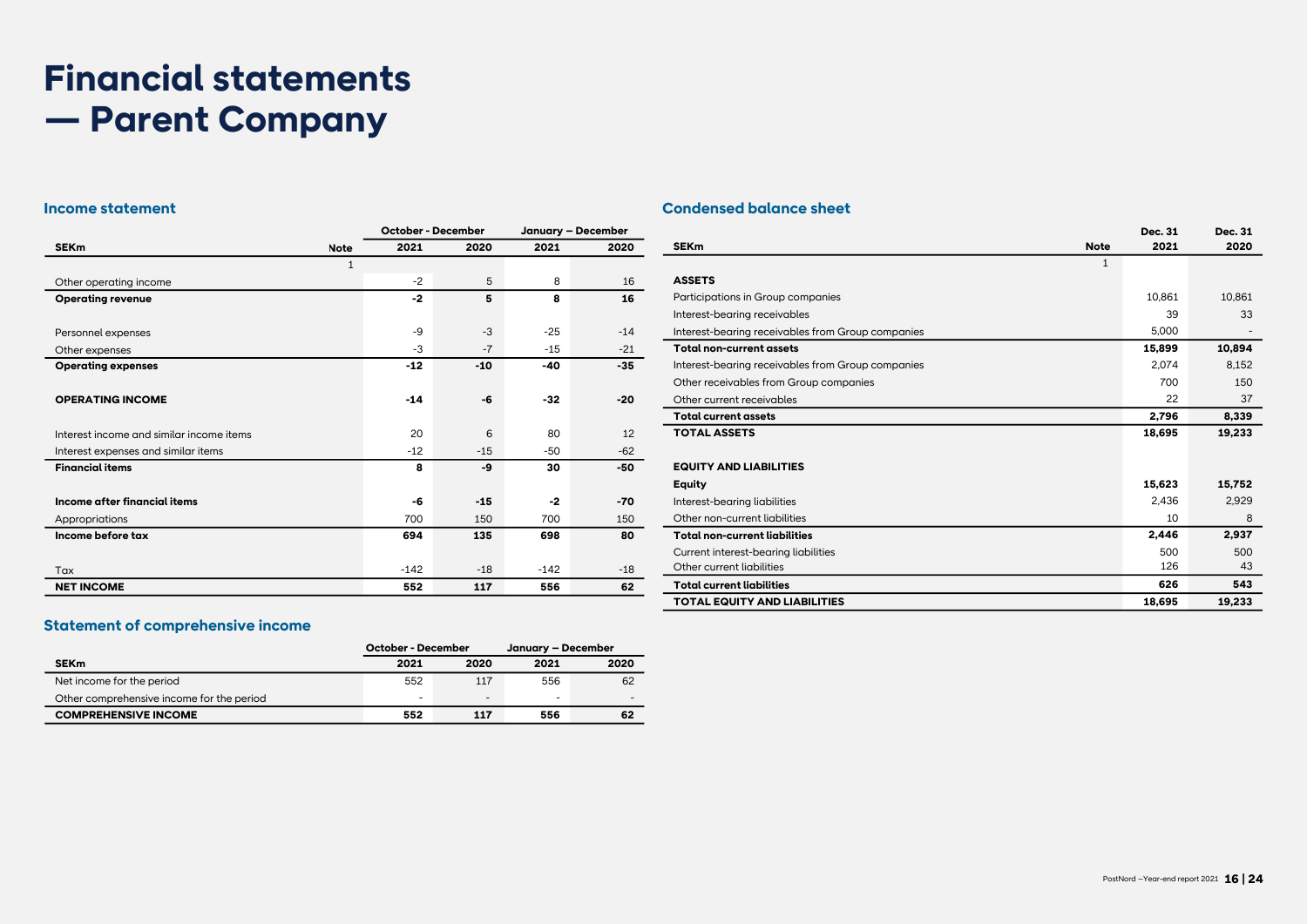## **Notes to the financial statements**

#### **Note 1 – Accounting principles**

The consolidated accounts have been prepared in accordance with the EU-approved International Financial Reporting Standards (IFRS). The interim report has been prepared in accordance with IAS 34 Interim Financial Reporting and supplementary rules in the Swedish Annual Accounts Act. The provisions of Chapter 9 of the Swedish Annual Accounts are applied in the Parent Company. Other disclosures in accordance with IAS 34.16A are presented both in the financial statements and other parts of the interim report.

#### New and revised accounting principles

The new or revised IFRS that entered into force in 2021 have not had any impact on the consolidated financial statements. A number of new or revised IFRS that will come into effect in the financial years ahead have not been adopted early in the preparation of these financial statements. They are not expected to have a material impact on the Group's or the Parent Company's forthcoming financial reports.

#### Significant assessments and estimates

The Group continuously monitors credit risk, including payment information regarding trade receivables. The Group's trade receivables are spread over various customers, sectors, and regions in which the Group operates. Collective provision for expected credit losses based on historical proportion of losses is supplemented by case-by-case assessment of trade receivables. The levels of historical credit losses and proportion of losses are low. In general, the Group monitors and assesses, on a case-by-case basis, trade receivables that have been due for payment for more than 60 days. In addition, it assesses, on a case-bycase basis, major trade receivables where there are indications of increased credit risk.

#### **Note 2 – Risks**

The Parent Company and the Group are exposed to strategic, operational, and financial risks. PostNord works continuously to identify, evaluate, manage, and monitor risks in the world around us and within the business. Risk management is an integral part of the Group's strategy work and business planning. Agreed risk control activities are followed up continuously and reported back to the Group Leadership Team and Board of Directors.

The COVID-19 pandemic is affecting the whole of society and thus also the markets where PostNord operates. The long-term impact on sales and the product mix will be determined by what behavioral changes become permanent and how the wider economy will be affected as the financial support measures are phased out.

#### **Note 3 – Operating segments**

The Group's division into segments is primarily based on the companies' geographical domicile, plus the segments PostNord Strålfors and Other business activities, which are overseen and coordinated according to the nature of their operations. Market pricing is applied to legal transactions between PostNord's segments. In the segment reporting, PostNord has transferred its e-commerce and logistics operations in Germany from the PostNord Denmark segment to the Other Business segment effective January 1, 2021. Figures for comparison have been restated.

The operating segments reflect the Group's operational structure.

**PostNord Sweden** operates in mail, logistics and e-commerce in the Swedish market.

**PostNord Denmark** operates in mail, logistics and e-commerce in the Danish market.

**PostNord Norway** and **PostNord Finland** operate in logistics and e-commerce in the Norwegian and Finnish markets, respectively.

**PostNord Strålfors** operates in information logistics. The company develops and offers communication solutions for companies with a large customer base. PostNord Strålfors operates in Sweden, Denmark, Norway, and Finland.

**Other Business** includes Direct Link and PostNord's e-commerce and logistics business in Germany, as well as Other business activities. Direct Link operates in global distribution of marketing communications and lightweight goods, mainly for e-retailers. The business is conducted in the USA, the UK, Germany, Poland, Singapore, Hong Kong, China, and Australia. Operations in Australia are being wound down. The **Other and eliminations** segment consists of Group-wide services and corporate functions including the Parent Company and Group adjustments. Group adjustments consist of IFRS measurement for pensions under IAS 19 Employee Benefits and IAS 16 Leases.

An operational allocation of the cost of earning defined-benefit pensions is made between Other and eliminations and PostNord Sweden so that each segment carries its share of the earned entitlement. Eliminations consists of the elimination of internal transactions.

#### *Cont. on next page*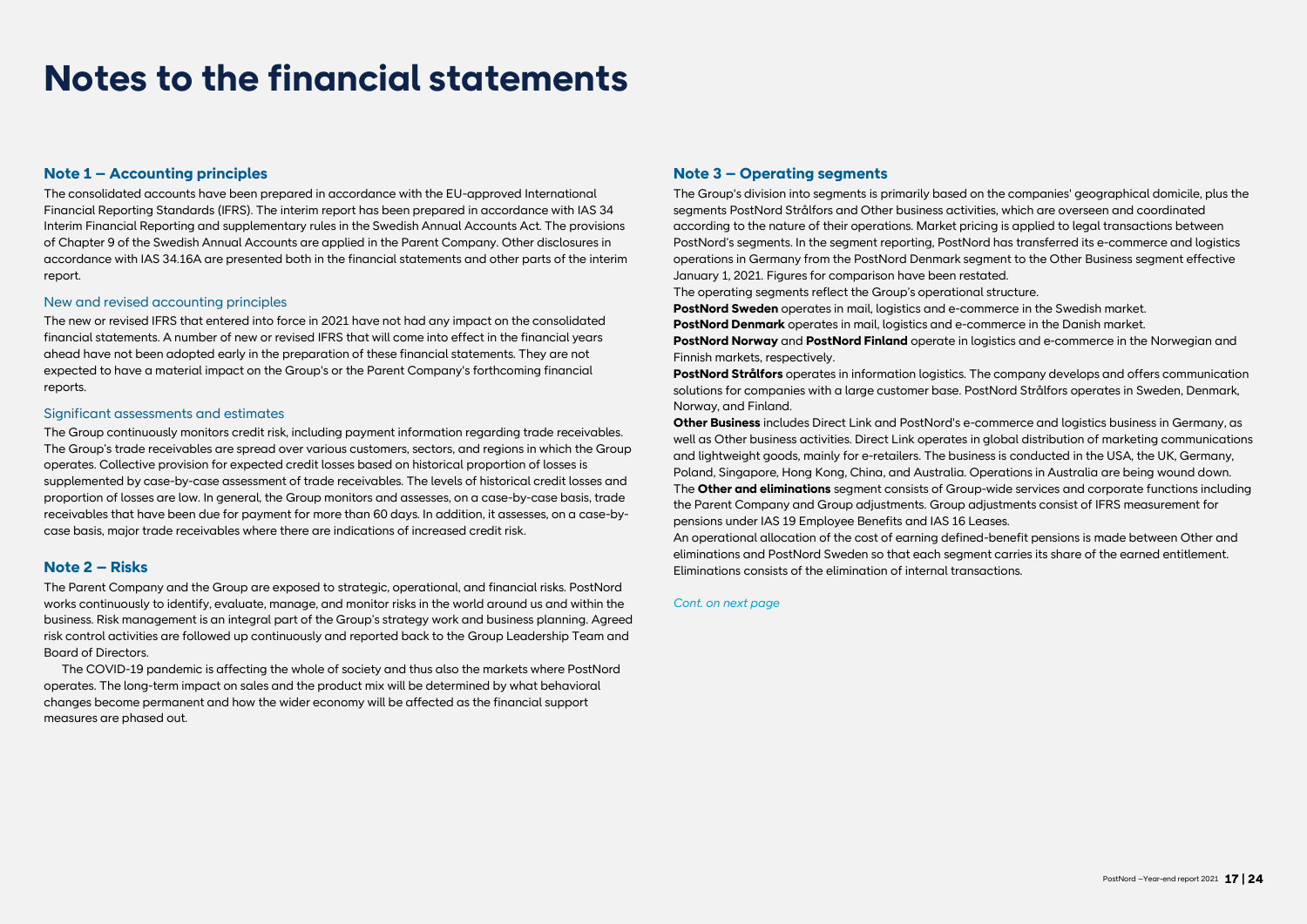#### **(cont.)**

**Net sales per segment**

|                                         | Q4       | Q <sub>3</sub> | Q <sub>2</sub> | Q1       | Q4       |
|-----------------------------------------|----------|----------------|----------------|----------|----------|
| <b>SEKm</b>                             | 2021     | 2021           | 2021           | 2021     | 2020     |
| PostNord Sweden                         | 6,649    | 5,743          | 6,247          | 6,184    | 6,735    |
| - of which internal                     | 622      | 745            | 723            | 696      | 672      |
| PostNord Denmark <sup>1)</sup>          | 2,212    | 1,832          | 2,058          | 2,163    | 2,257    |
| - of which internal                     | 353      | 275            | 313            | 311      | 330      |
| PostNord Norway                         | 1,365    | 1,145          | 1,275          | 1,193    | 1,246    |
| - of which internal                     | 295      | 226            | 263            | 203      | 253      |
| <b>PostNord Finland</b>                 | 374      | 358            | 370            | 331      | 366      |
| - of which internal                     | 117      | 109            | 119            | 99       | 118      |
| PostNord Strålfors                      | 550      | 471            | 509            | 507      | 534      |
| - of which internal                     | 73       | 51             | 55             | 53       | 62       |
| Other business activities <sup>1)</sup> | 1,161    | 1,204          | 1,347          | 1,179    | 1,283    |
| - of which internal                     | 3        | 3              | 3              | 3        | 3        |
| Other and eliminations                  | $-1.468$ | $-1,413$       | $-1,483$       | $-1,371$ | $-1,442$ |
| Group                                   | 10,843   | 9,340          | 10,323         | 10,187   | 10,978   |

#### **Operating income per segment**

|                                         | Q4     | Q3           | Q <sub>2</sub> | Q1             | Q4     |
|-----------------------------------------|--------|--------------|----------------|----------------|--------|
|                                         | 2021   | 2021         | 2021           | 2021           | 2020   |
| PostNord Sweden                         | 638    | 274          | 474            | 568            | 756    |
| - Operating margin, %                   | 9.6    | 4.8          | 7.6            | 9.2            | 11.2   |
| PostNord Denmark <sup>1)</sup>          | 47     | 28           | 38             | 194            | 43     |
| - Operating margin, %                   | 2.1    | 1.5          | 1.8            | 9.0            | 1.9    |
| PostNord Norway                         | 55     | $-48$        | $-3$           | 33             | 59     |
| - Operating margin, %                   | 4.0    | $-4.2$       | $-0.2$         | 2.8            | 4.8    |
| <b>PostNord Finland</b>                 | -9     | $\mathbf{1}$ | $-1$           | $\overline{2}$ | 2      |
| - Operating margin, %                   | $-2.4$ | 0.3          | $-0.3$         | 0.6            | 0.6    |
| PostNord Strålfors                      | 39     | 33           | 25             | 38             | 45     |
| - Operating margin, %                   | 7.1    | 7.0          | 4.9            | 7.5            | 8.4    |
| Other business activities <sup>1)</sup> | 94     | 42           | 63             | 65             | 54     |
| - Operating margin, %                   | 8.1    | 3.5          | 4.7            | 5.5            | 4.2    |
| Other and eliminations                  | $-101$ | $-7$         | $-78$          | $-21$          | $-116$ |
| <b>Operating income</b>                 | 762    | 323          | 518            | 878            | 843    |
| - Operating margin, %                   | 7.0    | 3.5          | 5.0            | 8.6            | 7.7    |

#### **Adjusted operating income per segment**

|                                         | Q4     | Q <sub>3</sub> | Q <sub>2</sub> | Q1             | Q4             |
|-----------------------------------------|--------|----------------|----------------|----------------|----------------|
| SEKm, unless otherwise indicated        | 2021   | 2021           | 2021           | 2021           | 2020           |
| PostNord Sweden                         | 538    | 274            | 474            | 568            | 756            |
| - Adjusted operating margin, %          | 8.1    | 4.8            | 7.6            | 9.2            | 11.2           |
| PostNord Denmark <sup>1)</sup>          | 39     | $-11$          | 38             | 121            | 31             |
| - Adjusted operating margin, %          | 1.8    | $-0.1$         | 1.8            | 5.6            | 1.4            |
| PostNord Norway                         | 55     | $-48$          | $-3$           | 33             | 59             |
| - Adjusted operating margin, %          | 4.0    | $-4.2$         | $-0.2$         | 2.8            | 4.8            |
| <b>PostNord Finland</b>                 | $-9$   | $\mathbf{1}$   | $-1$           | $\overline{2}$ | $\overline{2}$ |
| - Adjusted operating margin, %          | $-2.4$ | 0.3            | $-0.3$         | 0.6            | 0.6            |
| PostNord Strålfors                      | 39     | 33             | 25             | 37             | 45             |
| - Adjusted operating margin, %          | 7.1    | 7.0            | 4.9            | 7.3            | 8.4            |
| Other business activities <sup>1)</sup> | 94     | 42             | 63             | 65             | 54             |
| - Adjusted operating margin, %          | 8.1    | 3.5            | 4.7            | 5.5            | 4.2            |
| Other and eliminations                  | $-101$ | $-7$           | $-78$          | $-21$          | $-115$         |
| <b>Adjusted operating income</b>        | 653    | 284            | 518            | 805            | 833            |
| - Adjusted operating margin, %          | 6.0    | 3.0            | 5.0            | 7.9            | 7.6            |

**Net sales per operating segment and service category**

|                                         | <b>Service category</b>                             |                          |       |                                             |  |  |
|-----------------------------------------|-----------------------------------------------------|--------------------------|-------|---------------------------------------------|--|--|
| <b>Operating segments</b>               | <b>Communication Services</b><br>October - December |                          |       | eCommerce & Logistics<br>October - December |  |  |
| <b>SEK<sub>m</sub></b>                  | 2021                                                | 2020                     | 2021  | 2020                                        |  |  |
| PostNord Sweden                         | 2.487                                               | 2.702                    | 3.539 | 3.361                                       |  |  |
| PostNord Denmark <sup>1)</sup>          | 664                                                 | 758                      | 1.195 | 1,171                                       |  |  |
| PostNord Norway                         | 21                                                  | 24                       | 1.049 | 969                                         |  |  |
| PostNord Finland                        | 0                                                   | $\overline{\phantom{a}}$ | 256   | 247                                         |  |  |
| PostNord Strålfors                      | 477                                                 | 471                      | -     |                                             |  |  |
| Other business activities <sup>1)</sup> | 47                                                  | 51                       | 1.112 | 1,229                                       |  |  |
| Total                                   | 3.696                                               | 4.006                    | 7.148 | 6.976                                       |  |  |

 $1)$  PostNord's operations in Germany has been transferred from segment PostNord Denmark to segment Other business activities as from 1 January 2021. Comparable figures are recalculated.

The above table shows PostNord's external net sales per service category and operating segment.

PostNord's revenue is mostly recognized at one point in time. The main items in revenue recognition over time are third-party logistics, subscription services and mail services. The relative shares of income recognized at one point in time were 97 percent (97) and over time 3 percent (3). Services in e-Commerce & Logistics consist of logistics services for deliveries to, from and within the Nordic region. The focus is on distribution of parcels, groupage, pallet goods and bulk logistics (part loads), as well as third-party logistics. The services in Communication Services consist of services in business and market communications, newspaper distribution and postal service for individual customers.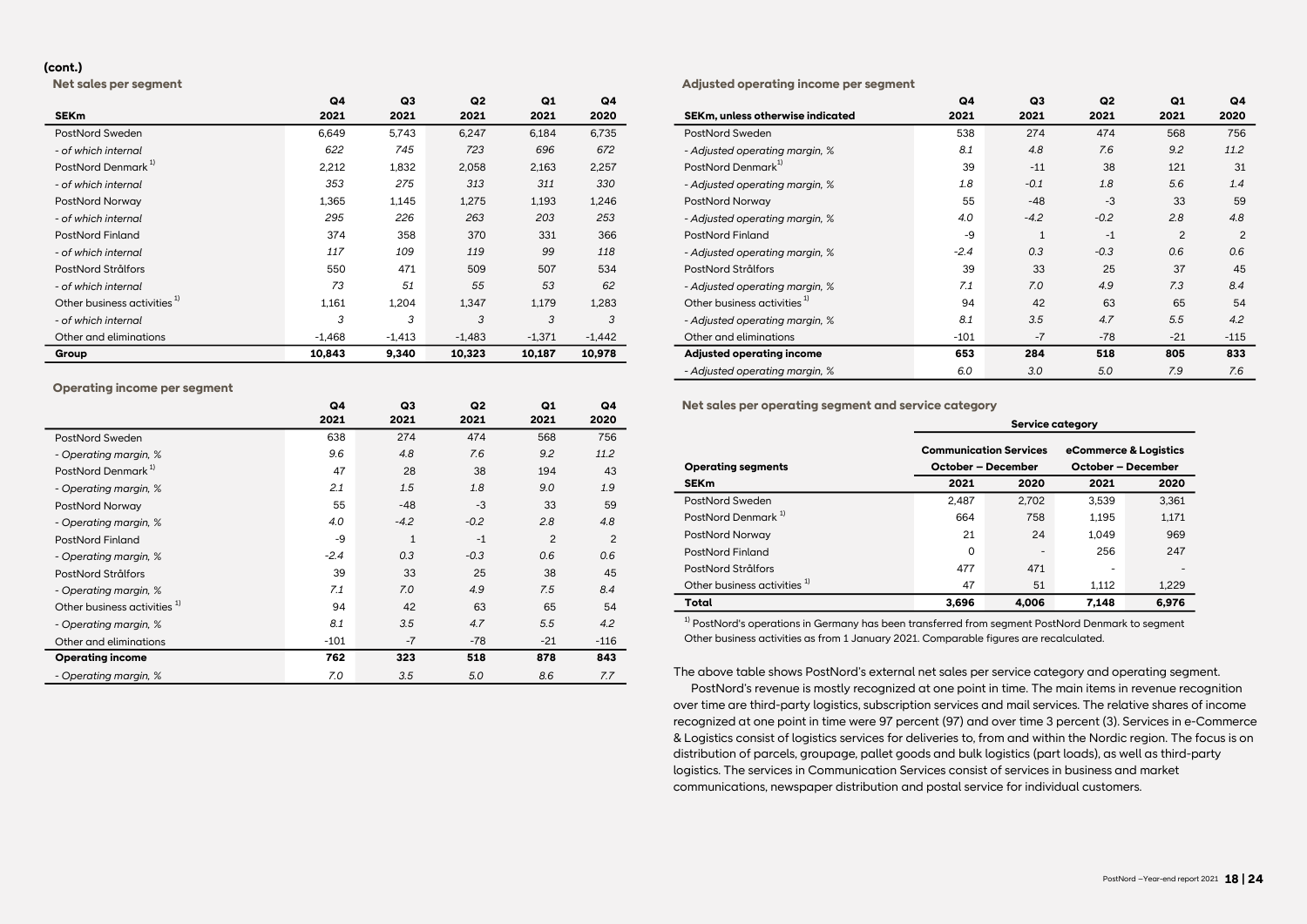#### **Note 4 –Acquisitions and divestments of subsidiaries**

|                                                                     | January - December 2021  |                          | January - December 2020  |                  | January - December 2021,       |
|---------------------------------------------------------------------|--------------------------|--------------------------|--------------------------|------------------|--------------------------------|
| Effects of aqusitions and disposals on assets and liabilities, SEKm | <b>Acquisitions</b>      | <b>Disposals</b>         | <b>Acquistions</b>       | <b>Disposals</b> | <b>SEKm</b>                    |
| Non current intangible assets                                       | 46                       |                          |                          |                  | <b>Transformation measures</b> |
| Property, plant and equipment                                       | 152                      | -                        | $\overline{\phantom{a}}$ | 655              | Non-vested pension commitr     |
| <b>Current assets</b>                                               | 15                       | 4                        | $\overline{\phantom{0}}$ | 108              | Other                          |
| <b>Total assets</b>                                                 | 213                      | 4                        |                          | 763              | Total                          |
| Other current liabilities                                           | $-81$                    | $\overline{\phantom{0}}$ | $\overline{\phantom{a}}$ | $-105$           | Of which, current              |
| <b>Total liabilities</b>                                            | -81                      |                          | $\blacksquare$           | $-105$           |                                |
| Net asset                                                           | 132                      | 4                        |                          | 658              | Of which, non-current          |
|                                                                     |                          |                          |                          |                  |                                |
| Purchase consideration paid/recived                                 | $-129$                   | 104                      | $\overline{\phantom{0}}$ | 1 1 5 7          | January - December 2020,       |
| Less deposit                                                        | $\overline{\phantom{a}}$ |                          | $\overline{\phantom{a}}$ | -9               | <b>SEKm</b>                    |
| Net effect on cash and cash equivalents                             | $-129$                   | 104                      |                          | 1148             | <b>Transformation measures</b> |

#### **Acquisitions and divestments of subsidiaries**

No acquisitions or disposals took place in the first quarter of 2021.

In the second quarter of 2021, Post Danmark A/S acquired the remaining 51 percent of the shares in Nordic Infrastructure A/S. The company was previously recognized as an associate but is now part of the Group as a wholly owned subsidiary. Nordic Infrastructure A/S has a nationwide network of parcel lockers in Denmark.

In the third quarter of 2021, PostNord AS acquired 100 percent of the shares in PostNord Terminal Drammen AS. The acquisition relates in the main to land for the construction of a future parcel terminal. In the fourth quarter of 2021, PostNord TPL AB divested 100 percent of the shares in Stigamo logistikpark AB. The divestment consisted principally of a land allocation in Vaggeryd.

In 2020, PostNord Group AB divested all shares in PostNord Termo AB, as well as in the property companies Kardinalmärket 1 AB, KB Sveterm, Lokesvej 18 ApS (Hillerød HUB), Kometvej 15 ApS (Horsens HUB) and M.P Allerupsvej 61 ApS.

## **Note 5 – Other provisions**

| January - December 2021,       | Opening |                   |                          |                    |               | Closing |
|--------------------------------|---------|-------------------|--------------------------|--------------------|---------------|---------|
| <b>SEKm</b>                    | balance | <b>Provisions</b> | <b>Reversals</b>         | <b>Utilization</b> | Other $^{1)}$ | balance |
| <b>Transformation measures</b> | 1.411   | 38                | $-37$                    | $-710$             | 27            | 729     |
| Non-vested pension commitment: | 946     | 22                | $\overline{\phantom{a}}$ | $-261$             | 25            | 732     |
| Other                          | 65      | O                 | $\overline{\phantom{0}}$ | -3                 | -6            | 56      |
| Total                          | 2.422   | 60                | -37                      | $-974$             | 46            | 1,517   |
| Of which, current              | 737     |                   |                          |                    |               | 955     |
| Of which, non-current          | 1.685   |                   |                          |                    |               | 562     |

| January - December 2020,       | Opening |                   |                          |             |               | Closina |
|--------------------------------|---------|-------------------|--------------------------|-------------|---------------|---------|
| <b>SEKm</b>                    | balance | <b>Provisions</b> | <b>Reversals</b>         | Utilization | Other $^{1)}$ | balance |
| Transformation measures        | 2,371   | 100               | $-22$                    | $-1.008$    | $-30$         | 1,411   |
| Non-vested pension commitment: | 1.191   | 38                | $\overline{\phantom{a}}$ | $-272$      | $-11$         | 946     |
| Other                          | 69      |                   | $\overline{\phantom{a}}$ | $-4$        | $-2$          | 65      |
| Total                          | 3,631   | 139               | $-22$                    | $-1.284$    | $-43$         | 2.422   |
| Of which, current              | 1.083   |                   |                          |             |               | 737     |
| Of which, non-current          | 2.548   |                   |                          |             |               | 1,685   |

 $1)$  Miscellaneous includes translation effect of currency fluctuations, revaluation effect in pensions, discounting effect in provisions and reclassifications.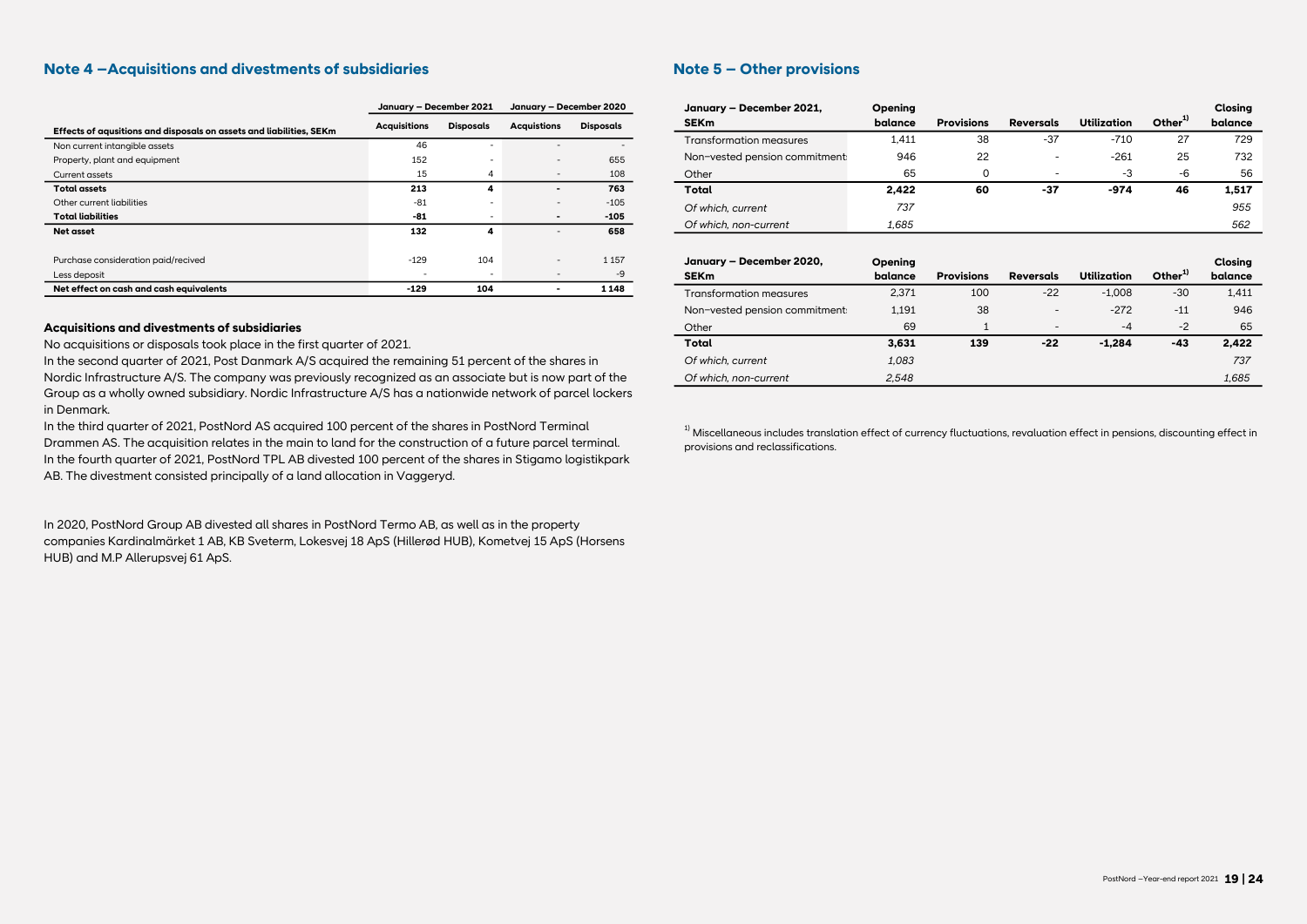#### **Note 6 – Financial instruments**

|                                                                                | <b>December 31, 2021</b>                                              |                                                                           |                                                                |                                                       |                                                                                  |                    |               |  |
|--------------------------------------------------------------------------------|-----------------------------------------------------------------------|---------------------------------------------------------------------------|----------------------------------------------------------------|-------------------------------------------------------|----------------------------------------------------------------------------------|--------------------|---------------|--|
| Carrying amount and<br>fair value of financial<br>assets and liabilities. SEKm | <b>Financial</b><br>assets<br>reported at<br>fair value<br>via income | <b>Financial</b><br>assets<br>measured at<br>amortized cost <sup>1)</sup> | <b>Financial</b><br>liabilities at<br>fair value via<br>income | <b>Derivatives</b><br>used for<br>hedging<br>purposes | <b>Financial</b><br>liabilities<br>measured at<br>amortized<br>cost <sup>1</sup> | Carrying<br>amount | Fair<br>value |  |
| <b>Assets</b>                                                                  | 314                                                                   | 12.995                                                                    |                                                                |                                                       | ۰                                                                                | 13,309             | 13,309        |  |
| of which, derivatives                                                          | 38                                                                    | $\overline{\phantom{0}}$                                                  | $\overline{\phantom{a}}$                                       | $\overline{\phantom{0}}$                              |                                                                                  | 38                 | 38            |  |
| <b>Liabilities</b>                                                             |                                                                       | $\blacksquare$                                                            | -20                                                            | o                                                     | $-10.505$                                                                        | $-10.525$          | $-10,552$     |  |
| of which, loan liabilities                                                     |                                                                       | $\overline{\phantom{0}}$                                                  | $\overline{\phantom{a}}$                                       | $\overline{\phantom{0}}$                              | $-3.079$                                                                         | $-3.079$           | $-3,106$      |  |
| of which, derivatives                                                          |                                                                       | $\overline{\phantom{a}}$                                                  | $-20$                                                          | 0                                                     |                                                                                  | $-20$              | $-20$         |  |
| Total financial assets and liabilities.                                        |                                                                       |                                                                           |                                                                |                                                       |                                                                                  |                    |               |  |
| by category                                                                    | 314                                                                   | 12.995                                                                    | -20                                                            | o                                                     | $-10.505$                                                                        | 2.784              | 2,757         |  |

|                                         | <b>December 31, 2020</b> |                              |                          |                          |                          |           |           |  |  |
|-----------------------------------------|--------------------------|------------------------------|--------------------------|--------------------------|--------------------------|-----------|-----------|--|--|
|                                         | <b>Financial</b>         |                              |                          |                          | <b>Financial</b>         |           |           |  |  |
|                                         | assets                   | <b>Financial</b>             | <b>Financial</b>         | <b>Derivatives</b>       | liabilities              |           |           |  |  |
| Carrying amount and                     | reported at              | assets                       | liabilities at           | used for                 | measured at              |           |           |  |  |
| fair value of financial                 | fair value               | measured at                  | fair value via           | hedging                  | amortized                | Carrying  | Fair      |  |  |
| assets and liabilities, SEKm            | via income               | amortized cost <sup>1)</sup> | income                   | purposes                 | cost <sup>1</sup>        | amount    | value     |  |  |
| <b>Assets</b>                           | 233                      | 12,211                       | ۰.                       | ۰                        |                          | 12.444    | 12.444    |  |  |
| of which, derivatives                   | 3                        | $\overline{\phantom{0}}$     | $\overline{\phantom{0}}$ | $\overline{\phantom{a}}$ | $\overline{\phantom{a}}$ | 3         | 3         |  |  |
| <b>Liabilities</b>                      | $\blacksquare$           | $\blacksquare$               | $-43$                    | -1                       | $-10.295$                | $-10,339$ | $-10,366$ |  |  |
| of which, loan liabilities              | $\overline{\phantom{a}}$ | $\overline{\phantom{a}}$     | $\overline{\phantom{a}}$ | $\overline{\phantom{a}}$ | $-3.608$                 | $-3.608$  | $-3,635$  |  |  |
| of which, derivatives                   | $\overline{\phantom{a}}$ | $\overline{\phantom{a}}$     | $-43$                    | $-1$                     | $\overline{\phantom{a}}$ | $-44$     | $-44$     |  |  |
| Total financial assets and liabilities. |                          |                              |                          |                          |                          |           |           |  |  |
| by category                             | 233                      | 12,211                       | $-43$                    | -1                       | $-10.295$                | 2,105     | 2,078     |  |  |

 $^{1)}$  Financial assets and liabilities valued at accrued acquisition value have from 2021 been supplemented with financial liabilities measured at amortized cost outside of terminal fees. The comparative figures have been recalculated.

The Group's assets in financial instruments are mainly measured at amortized cost and consist mainly of accounts receivable, cash and cash equivalents and terminal fees. The Group's assets in currency derivatives are measured at fair value via income.

The Group's interest-bearing liabilities largely consist of long- and short-term loan liabilities, trade payables and terminal fees, which are recognized at amortized cost. Liabilities for currency derivatives are recognized at fair value via income. The Group's interest rate derivatives used for hedging purposes are recognized at fair value via comprehensive income.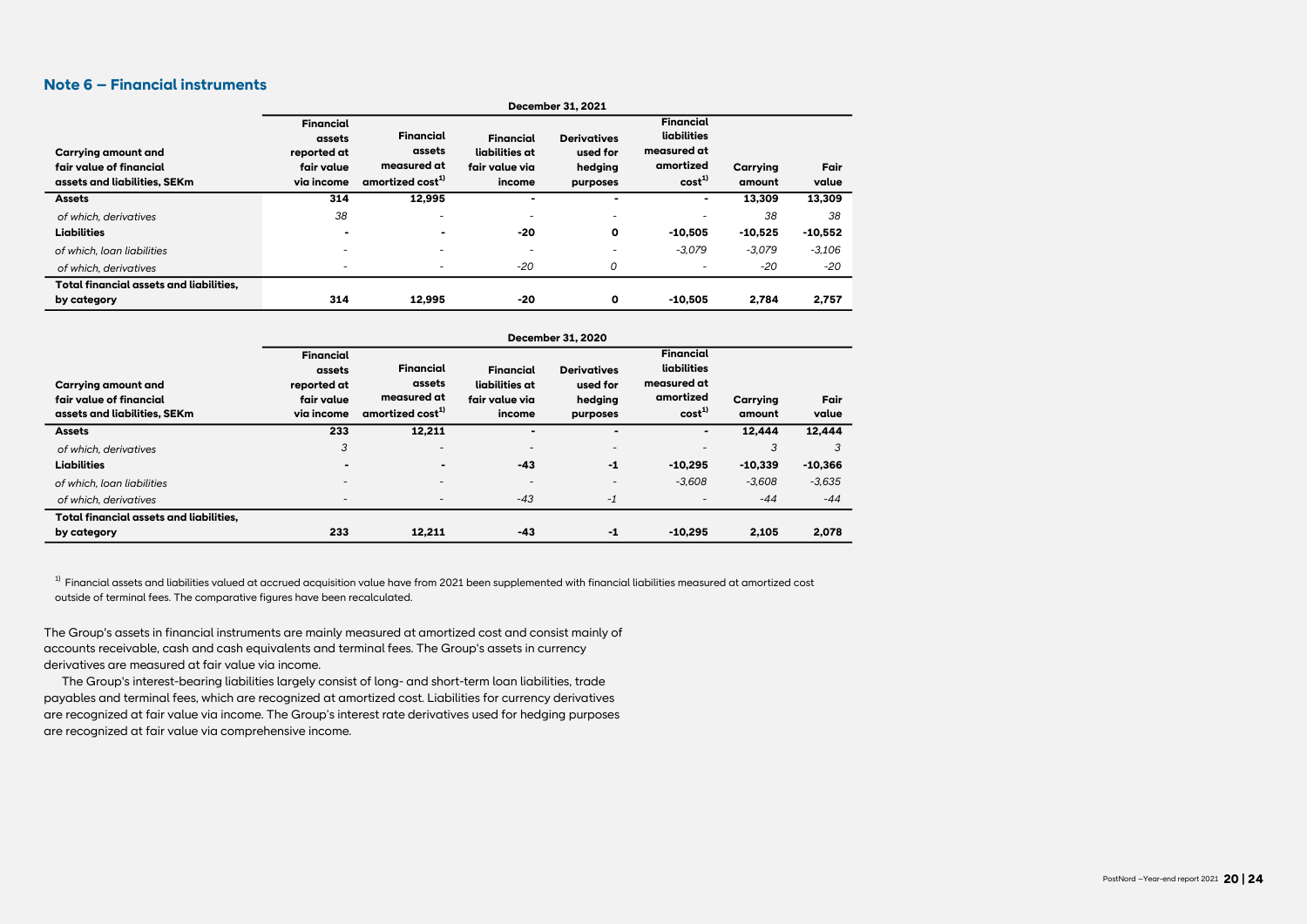#### **Note 7 – Related parties**

Compensation for the universal service obligation from the Danish State to Post Danmark A/S is recognized as income in the amount of SEK 63 million (80) for the quarter and SEK 252 million (318) on an accumulated basis. The assessment has been made in accordance with IAS 20, Accounting for Government Grants and Disclosure of Government Assistance.

The June 2020 agreement with the Danish State for the July–December 2020 period, the December 2020 agreement for the January-August 2021 period and the August 2021 agreement for the September 2021–December 2022 period are subject to approval by the European Commission. As of December 31, 2021, approval has not been obtained and thus the compensation has not been received. The claim on the Danish State for compensation for the universal service obligation amounted to SEK 408 million (151) on December 31, 2021.

In September, the EU Commission announced that the capital injection of SEK 667 million in 2018 that PostNord AB received from its owners, the Swedish and Danish States, must be recovered. During the quarter, PostNord received a repayment request and repaid to its owners, the Swedish and Danish States, the capital injection received, plus interest, in the total amount of SEK 686 million.

#### **Note 8 – Definitions and alternative key performance indicators**

The Group's financial information has been prepared in accordance with IFRS. References are made to a number of alternative financial key performance indicators that are not defined in IFRS. These key performance indicators provide additional information and are used as guidance for the Group Leadership Team, Board of Directors, and external stakeholders in their analysis of the Company's operations. Because not all companies calculate financial measures in the same way, these indicators are not always comparable with indicators used by other companies.

The alternative key performance indicators used by PostNord are important in securing focus areas and linking to business model and strategy.

#### **Definitions:**

#### **FRITDAI**

Operating income excluding depreciation, amortization, and impairments.

#### Operating margin

Operating income in relation to net sales.

#### Items affecting comparability

Items that are not recurring, or that do not relate directly to operating activities. The items must be of a material nature. For example, capital gains on sales of assets and impairment of assets.

Ongoing restructuring costs are not regarded as items affecting comparability.

#### Adjusted operating income

Operating income excluding items affecting comparability.

#### Adjusted operating margin

Adjusted operating income in relation to net sales.

#### Net debt

Interest-bearing liabilities, provision for pensions, lease liabilities minus cash and cash equivalents, financial investments, financial receivables as described in IAS 19 that are recognized as other noncurrent receivables and short-term investments.

**Reconciliation with financial statements**

|                                                  | Dec. 31  | Sep. 30  | <b>Jun. 30</b> | <b>Mar. 31</b> | Dec. 31  |
|--------------------------------------------------|----------|----------|----------------|----------------|----------|
| <b>SEKm</b>                                      | 2021     | 2021     | 2021           | 2021           | 2020     |
| Current interest-bearing liabilities             | 513      | 513      | 1.356          | 1.356          | 857      |
| Current lease liabilities                        | 1,371    | 1.352    | 1.324          | 1,336          | 1,318    |
| Non-current interest-bearing liabilities         | 2,752    | 2.748    | 2.751          | 2.743          | 3,243    |
| Long-term lease liabilities                      | 4.499    | 4.613    | 4.618          | 4.887          | 4.849    |
| Pensions <sup>1)</sup>                           | 1,386    | 811      | 1.483          | 2.486          | 4,395    |
| Non-current interest-bearing receivables         | $-195$   | $-190$   | $-187$         | $-190$         | $-188$   |
| Non-current interest-bearing receivables, leases | -81      | $-84$    | $-87$          | -90            | $-93$    |
| Other non-current receivables <sup>2)</sup>      | $-105$   | $-104$   | $-123$         | $-94$          | $-77$    |
| Current interest-bearing receivables             | $\Omega$ | $-2$     | $-5$           |                |          |
| Current interest-bearing receivables, leases     | $-11$    | $-11$    | $-11$          | $-11$          | $-11$    |
| Cash and cash equivalents                        | $-6,242$ | $-6.238$ | $-6.979$       | $-6.821$       | $-6,229$ |
| <b>Net debt</b>                                  | 3,885    | 3.408    | 4,140          | 5,602          | 8.064    |

 $1)$  Includina assets under management. When the assets under management exceed the estimated present value of the pension commitments, they are recognized under the heading of Non-current receivables.

2) This amount is the portion of non-current receivables that is attributable to funded defined−benefit disability pension plans and defined−benefit pen-sion plans measured in accordance with IAS 19.

#### Net debt ratio

Net liability in relation to equity.

#### Net debt excluding leases in accordance with IFRS 16

Interest-bearing liabilities, provision for pensions, minus cash and cash equivalents, financial investments, financial receivables as described in IAS 19 that are recognized as other non-current receivables and short-term investments.

Equity excluding leases in accordance with IFRS 16

Equity excluding the effect of IFRS 16.

#### **Reconciliation with financial statements**

|                                            | <b>Dec. 31</b> | <b>Sep. 30</b> | <b>Dec. 31</b> |
|--------------------------------------------|----------------|----------------|----------------|
| SEK <sub>m</sub>                           | 2021           | 2021           | 2020           |
| Equity as per Statement of                 |                |                |                |
| financial position                         | 9.133          | 9.399          | 4.906          |
| Accumulated effect of leases in accordance |                |                |                |
| with IFRS 16                               | 326            | 329            | 366            |
| Equity excluding leases in accordance      |                |                |                |
| with IFRS 16                               | 9.459          | 9.728          | 5.272          |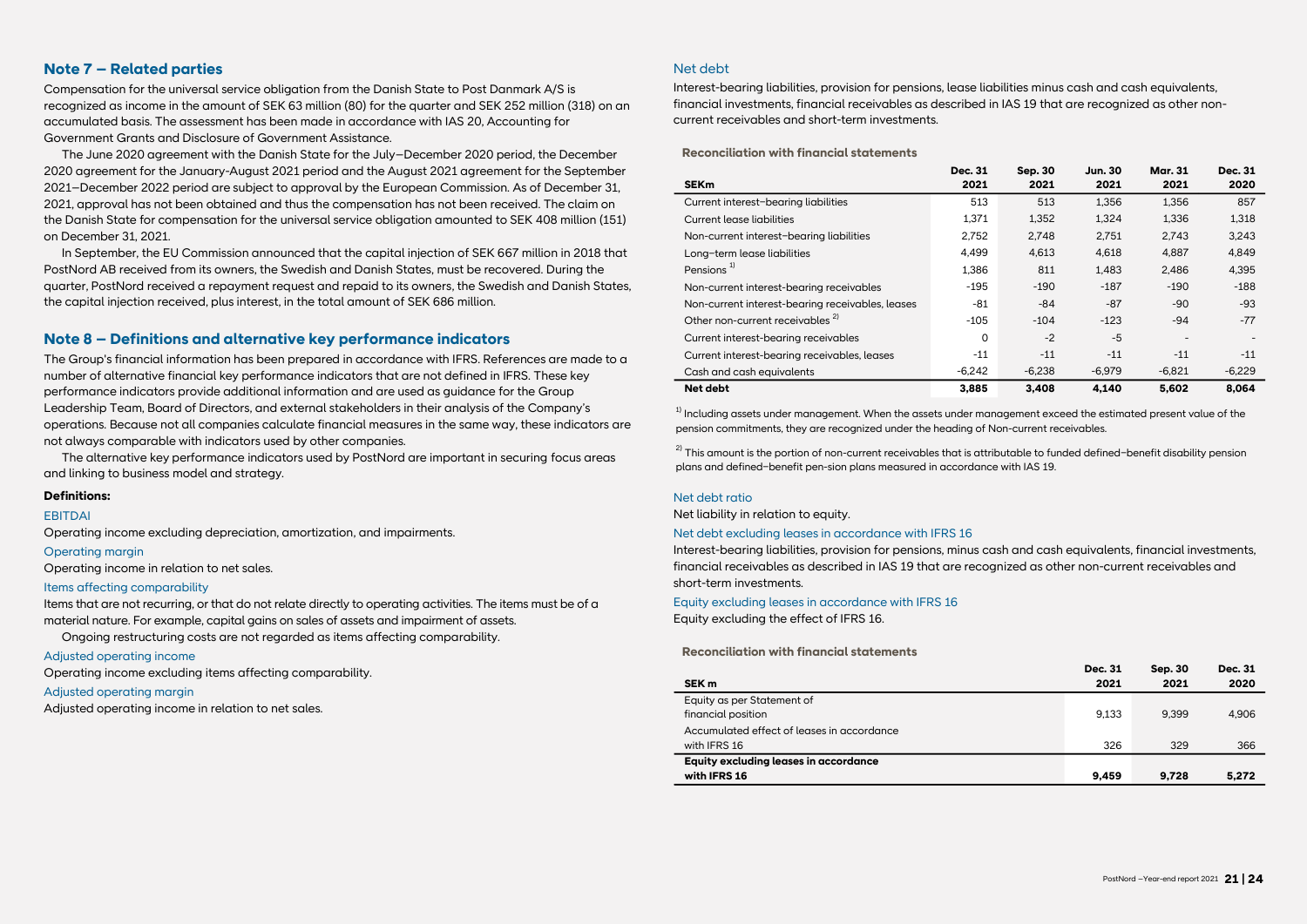#### Net debt ratio excluding leases in accordance with IFRS 16

Net debt excluding leases in accordance with IFRS 16 in relation to equity excluding leases in accordance with IFRS 16.

#### Financial preparedness

Cash and cash equivalents, short-term investments, and unutilized committed credit line.

#### Operating capital

Non-interest bearing assets, less non-interest bearing liabilities.

| SEK <sub>m</sub>                       | Dec. 31<br>2021 | Sep. 30<br>2021 | Dec. 31<br>2020 |
|----------------------------------------|-----------------|-----------------|-----------------|
| <b>ASSETS</b>                          |                 |                 |                 |
| Goodwill                               | 2,582           | 2,558           | 2,510           |
| Other non-current intangible assets    | 475             | 463             | 439             |
| Property, plant and equipment          | 7,422           | 7.119           | 6,992           |
| Right-of-use assets                    | 5.694           | 5.790           | 5.954           |
| Participations in associated companies | 159             | 149             | 134             |
| Other non-current receivables          |                 |                 |                 |
| excluding disability pensions          | 248             | 217             | 334             |
| Deferred tax assets                    | 23              | 23              | 627             |
| Inventories                            | 83              | 89              | 90              |
| Tax assets                             | 415             | 418             | 299             |
| Trade receivables                      | 5,331           | 4,467           | 4,967           |
| Prepaid expenses and accrued income    | 1.263           | 1.229           | 878             |
| Other current receivables              | 260             | 380             | 600             |
| Assets held for sale                   |                 | 13              | 65              |
| Other non-current liabilities          | $-70$           | $-44$           | $-42$           |
| Other provisions                       | $-955$          | $-1.147$        | $-1.685$        |
| Deferred tax liabilities               | $-200$          | $-277$          | $-120$          |
| Trade payables                         | $-3.381$        | $-2.765$        | $-2,877$        |
| <b>Tax liabilities</b>                 | $-202$          | $-246$          | $-313$          |
| Other current liabilities              | $-1,227$        | $-1,375$        | $-1,503$        |
| Accrued expenses and deferred income   | $-4,340$        | $-3,500$        | $-3,643$        |
| Other provisions                       | $-562$          | $-754$          | $-737$          |
| <b>Total capital employed</b>          | 13,018          | 12,807          | 12,969          |
|                                        |                 |                 |                 |

#### Operating income over the 12 months to the end of the period Total operating income for four quarters.

Return on capital employed (ROCE)

Operating income for a rolling 12-month period, in relation to average operating capital. Core staff

Refers to all full- and part-time regular employees.

Average number of employees (FTE)

The total number of paid employee hours divided by the standard number of hours for a full-time employee during the cumulative period from the beginning of the year.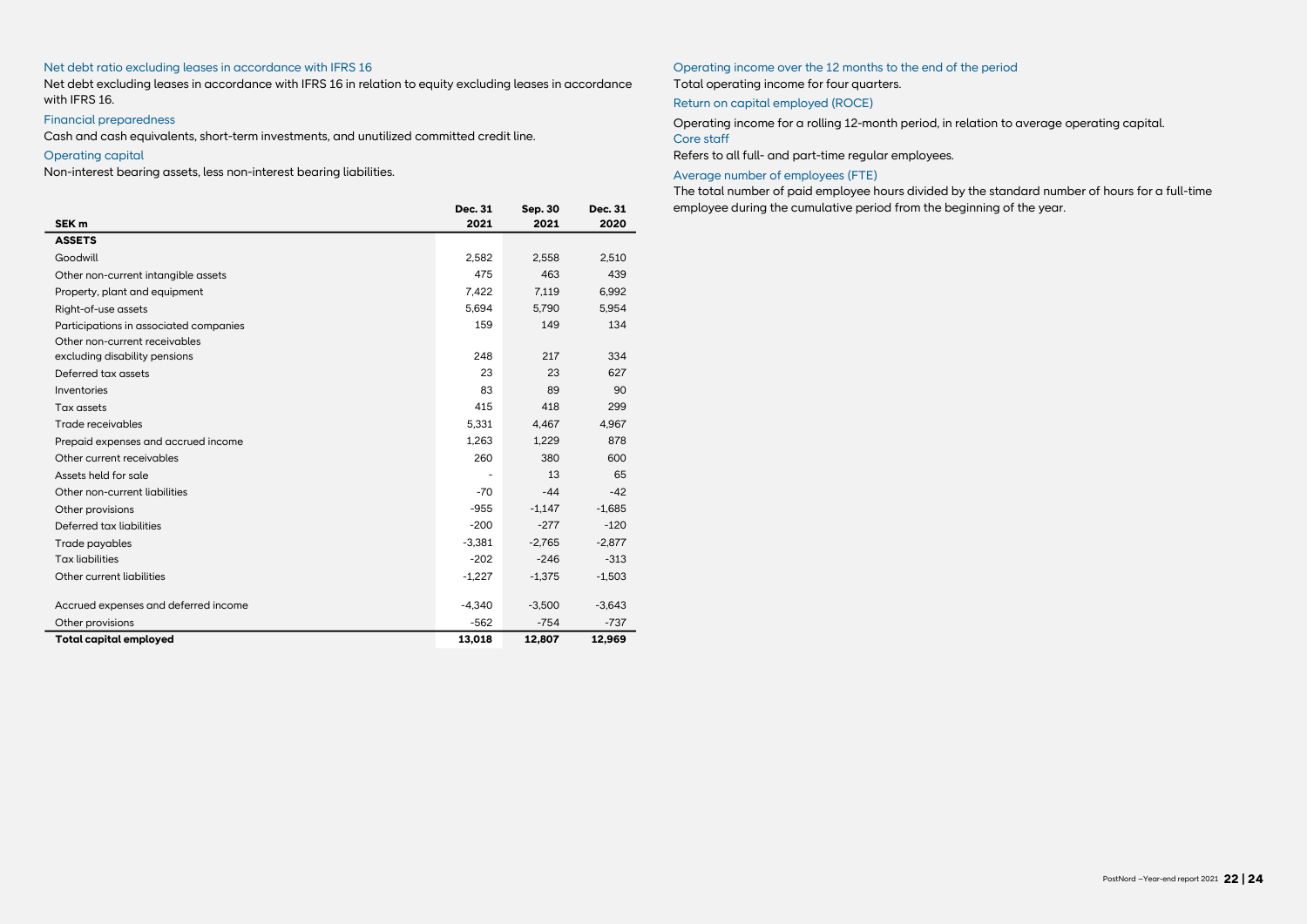# **Quarterly data**

|                                                              | Q <sub>4</sub> | Q <sub>3</sub> | Q <sub>2</sub> | Q1       | Q <sub>4</sub> | Q <sub>3</sub> | Q2       | Q1       | Q4        |
|--------------------------------------------------------------|----------------|----------------|----------------|----------|----------------|----------------|----------|----------|-----------|
| SEKm, if not otherwise stated                                | 2021           | 2021           | 2021           | 2021     | 2020           | 2020           | 2020     | 2020     | 2019      |
| Group                                                        |                |                |                |          |                |                |          |          |           |
| Net sales                                                    | 10,843         | 9,340          | 10,323         | 10,187   | 10,978         | 8,919          | 9,328    | 9,504    | 10,267    |
| Other operating income                                       | 294            | 214            | 85             | 360      | 243            | 455            | 418      | 311      | 79        |
| Operating expenses                                           | $-10,374$      | $-9,231$       | $-9,891$       | $-9,669$ | $-10,378$      | $-8,625$       | $-9,230$ | $-9,501$ | $-10,313$ |
| of which, personnel expenses                                 | $-4,132$       | $-3,535$       | $-4,049$       | $-4,086$ | $-4,181$       | $-3,594$       | $-3,976$ | $-3,953$ | $-4,176$  |
| of which, transport expenses                                 | $-2,960$       | $-2,683$       | $-2,757$       | $-2,683$ | $-2,725$       | $-2,458$       | $-2,514$ | $-2.713$ | $-2,924$  |
| of which, other expenses                                     | $-2,615$       | $-2,366$       | $-2,442$       | $-2,260$ | $-2,772$       | $-1,921$       | $-2,090$ | $-2,202$ | $-2,495$  |
| of which, depreciation and impairments                       | $-666$         | $-647$         | $-643$         | $-640$   | $-700$         | $-653$         | $-651$   | $-632$   | $-718$    |
| Operating income (EBITDAI)                                   | 1,428          | 970            | 1,161          | 1,518    | 1,543          | 1,400          | 1,168    | 947      | 753       |
| Operating margin (EBITDAI) (%)                               | 13.2           | 10.4           | 11.2           | 14.9     | 14.0           | 15.7           | 12.5     | 10.0     | 7.3       |
| Operating income (EBIT)                                      | 762            | 323            | 518            | 878      | 843            | 747            | 517      | 314      | 35        |
| Operating margin (EBIT) (%)                                  | 7.0            | 3.4            | 5.0            | 8.6      | 7.7            | 8.4            | 5.5      | 3.3      | 0.3       |
| Adjusted operating income (Adjusted EBIT)                    | 653            | 284            | 518            | 805      | 833            | 520            | 404      | 314      | 181       |
| Cash flow from operating activities                          | 1,524          | 518            | 835            | 1,134    | 877            | 1,342          | 1,175    | 757      | 1,205     |
| Net debt                                                     | 3,885          | 3,408          | 4,140          | 5,602    | 8,064          | 9,479          | 10,382   | 9,103    | 9,454     |
| Return on operating capital (ROCE), %                        | 19.2           | 19.9           | 23.0           | 22.9     | 18.6           | 12.2           | 7.0      | 2.6      | 1.6       |
| Adjusted return on operating capital, %                      | 17.5           | 18.9           | 20.6           | 19.7     | 15.9           | 10.8           | 7.6      | 5.3      | 4.6       |
| Average number of employees (FTE)                            | 29,498         | 28,821         | 28,258         | 27,698   | 28,597         | 28,655         | 27,695   | 27,077   | 28,156    |
| Staffing numbers (basic) at end of period                    | 26,582         | 26,596         | 26,904         | 26,814   | 26,501         | 26,506         | 26,882   | 27,228   | 27,679    |
| Volumes, millions of mails produced:                         |                |                |                |          |                |                |          |          |           |
| Sweden, priority mail                                        | 141            | 116            | 132            | 138      | 157            | 132            | 139      | 149      | 156       |
| Sweden, non-priority mail                                    | 138            | 116            | 136            | 152      | 159            | 134            | 138      | 178      | 198       |
| Denmark, priority mail/Quickbrev                             | 6              | 5              | 5              | 6        | 6              | 5              | 5        | 6        | 6         |
| Denmark, non-priority and business mail                      | 45             | 34             | 35             | 41       | 45             | 40             | 37       | 48       | 52        |
| Group total, Mail                                            | 330            | 272            | 307            | 336      | 368            | 311            | 319      | 381      | 412       |
| Volumes, millions of parcels produced (net):                 |                |                |                |          |                |                |          |          |           |
| Parcels, Group total, (volumes between countries eliminated) | 62             | 50             | 58             | 56       | 62             | 46             | 48       | 42       | 49        |